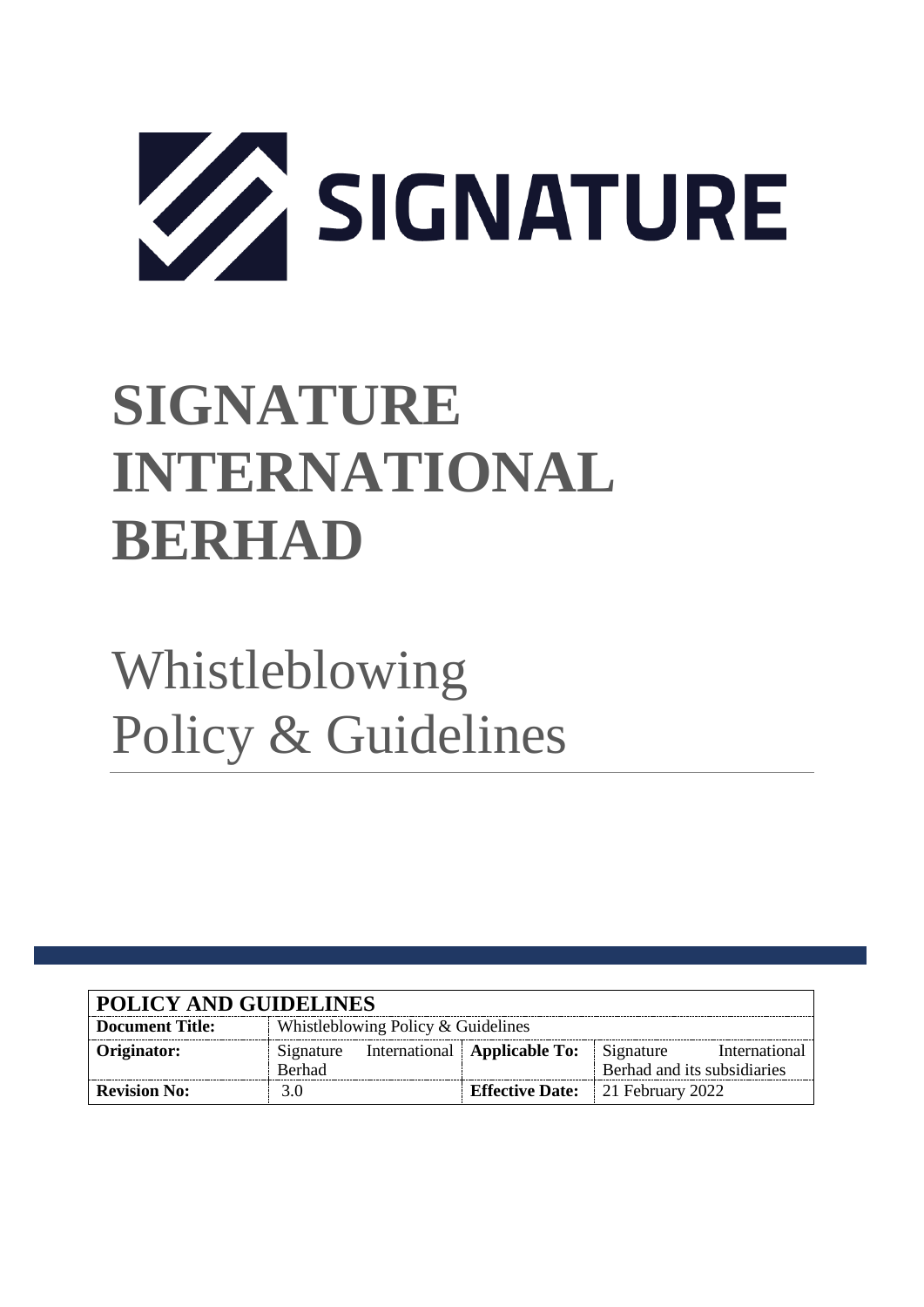

### **Table of Contents**

| 1.0                                                        |                                                                     |  |  |  |  |
|------------------------------------------------------------|---------------------------------------------------------------------|--|--|--|--|
| 2.0                                                        |                                                                     |  |  |  |  |
| 2.1                                                        |                                                                     |  |  |  |  |
| 2.2                                                        |                                                                     |  |  |  |  |
| 2.3                                                        |                                                                     |  |  |  |  |
| 2.4                                                        |                                                                     |  |  |  |  |
| 2.5                                                        |                                                                     |  |  |  |  |
| 2.6                                                        |                                                                     |  |  |  |  |
| 2.7                                                        |                                                                     |  |  |  |  |
| 2.8                                                        |                                                                     |  |  |  |  |
| 2.9                                                        |                                                                     |  |  |  |  |
| 2.10                                                       |                                                                     |  |  |  |  |
| 2.11                                                       |                                                                     |  |  |  |  |
| 2.12                                                       |                                                                     |  |  |  |  |
| 2.13                                                       |                                                                     |  |  |  |  |
| 3.0                                                        |                                                                     |  |  |  |  |
| 3.1                                                        |                                                                     |  |  |  |  |
| 3.2                                                        |                                                                     |  |  |  |  |
| 3.3                                                        |                                                                     |  |  |  |  |
| 3.4                                                        |                                                                     |  |  |  |  |
| 3.5                                                        |                                                                     |  |  |  |  |
| 4.0                                                        |                                                                     |  |  |  |  |
| 5.0                                                        |                                                                     |  |  |  |  |
| 6.0                                                        |                                                                     |  |  |  |  |
| 7.0                                                        |                                                                     |  |  |  |  |
|                                                            | APPENDIX A: EXAMPLE FORMAT OF REPORT TO BE USED BY WHISTLEBLOWER 16 |  |  |  |  |
|                                                            |                                                                     |  |  |  |  |
| APPENDIX C: REPORTING PROCESS AND PROCEDURES FLOWCHART FOR |                                                                     |  |  |  |  |
|                                                            |                                                                     |  |  |  |  |
|                                                            |                                                                     |  |  |  |  |
|                                                            |                                                                     |  |  |  |  |
|                                                            |                                                                     |  |  |  |  |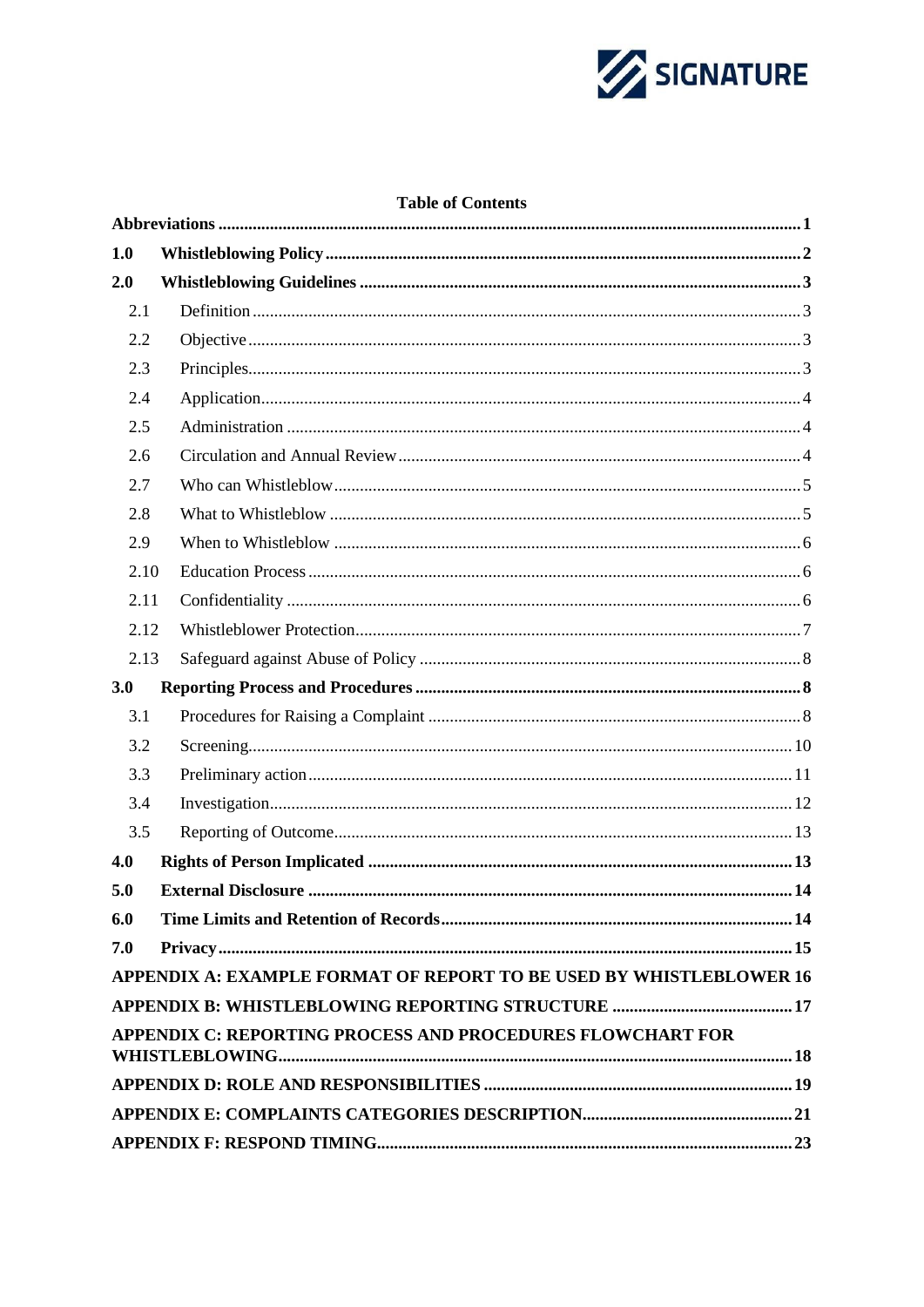

# <span id="page-2-0"></span>**Abbreviations**

In this Policy & Guidelines, the following abbreviations shall have the following meaning unless otherwise stated:

| <b>ARMC</b>        | <b>Audit and Risk Management</b><br>Committee          |
|--------------------|--------------------------------------------------------|
| <b>Board</b>       | <b>Board of Director</b>                               |
| CoC                | Code of Conduct and Code of<br>Ethics                  |
| GCEO               | Group Chief Executive Officer                          |
| Signature<br>Group | Signature International Berhad<br>and its subsidiaries |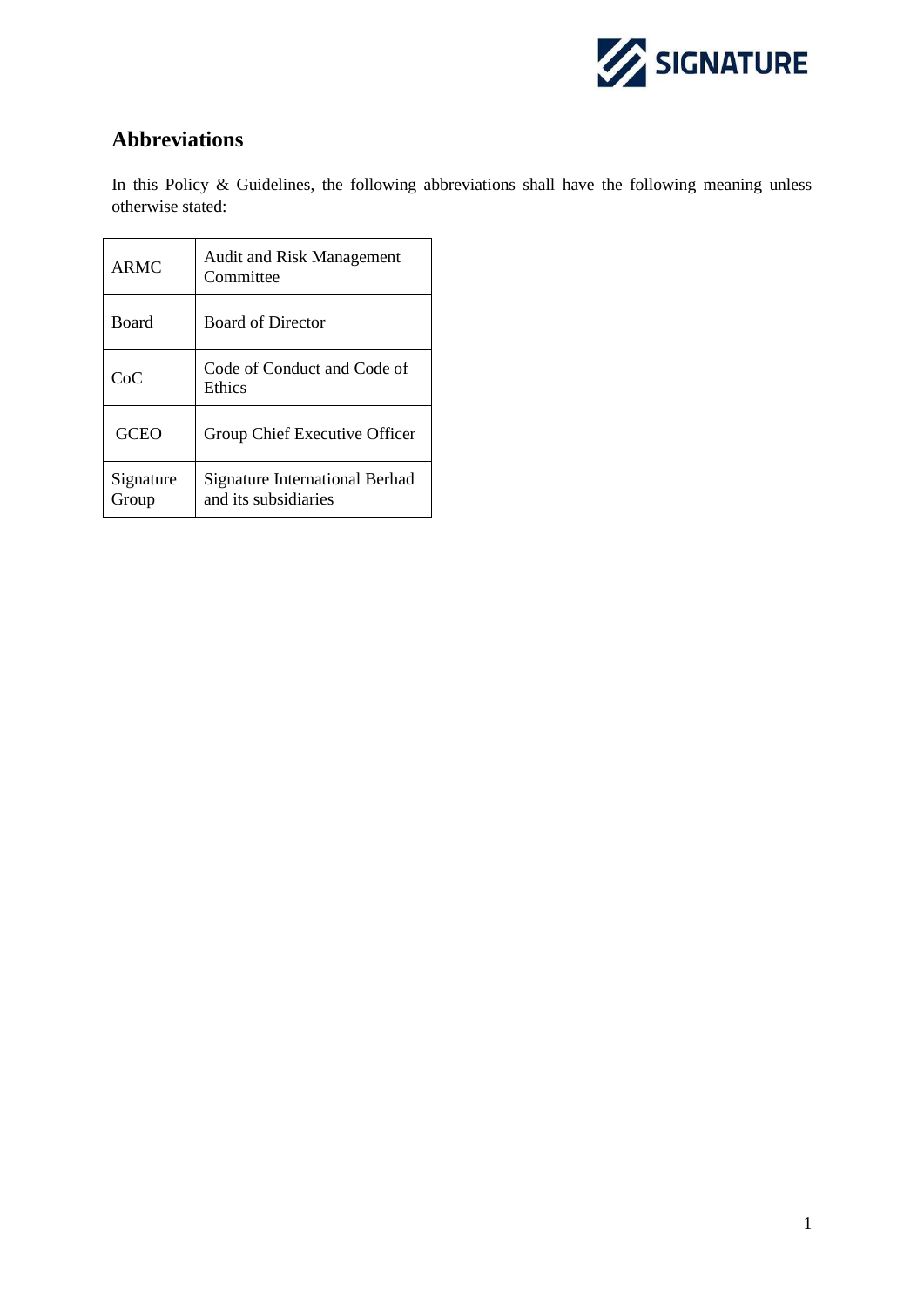

#### <span id="page-3-0"></span>**1.0 Whistleblowing Policy**

In line with good corporate governance practices, the Board of Directors ("the Board") and Management of Signature International Berhad ("Signature" or "the Company") and its subsidiary companies (collectively known as the "Signature Group" or "the Group") encourage its employees, directors, business partners and stakeholders to commit to the highest possible standards of integrity in the conduct of its business activities. Consistent with this commitment, the policy aims to support good management practices and sound corporate governance practices within the Group.

This policy aims to provide a structured mechanism for its employees, directors and associates ("reporting individual") to rise or report suspected and/or known misconduct, wrongdoings, corruption and instances of fraud, waste, and/or abuse involving the resources of the Company to provide reassurance that they shall be protected from reprisals or victimisation for whistleblowing in good faith.

For the purpose of this policy, the wrongful activities or wrongdoings refers to any potential violations or concerns relating to any laws, rules, regulations, acts, ethics, integrity and business conduct, including any violations or concerns relating to malpractice, illegal, immoral, embezzlement and fraudulent activities which may affect the business and image of Signature.

The Board of Signature has a stewardship responsibility to communicate the requirements of this policy and to guide the organisation in dealing with concerns arising from wrongful activities or wrongdoings.

The Policy of the Board is:

#### **1. To encourage active and moral obligation to report wrongdoings**

All employees and others are required to report any ongoing or suspected wrongful activities or wrongdoings at the earliest possible stage through the proper channel of reporting so that immediate action can be taken.

**2. To use internal disclosure to report wrongdoings**  As far as reasonable, internal disclosure is encouraged and used to avoid public crisis.

#### **3. To protect the whistleblower**

Where the disclosure is made in good faith, the whistleblower shall be protected against victimisation or other adverse treatment.

**4. To ensure appropriate and fair disciplinary actions**  All actions taken against the alleged wrongdoers would be fair and without prejudice.

#### **5. To require that an effective whistleblowing guideline be established and maintained by Signature**

Whistleblowing guidelines shall be sufficient to:

- Prohibit legal sanctions for retaliatory action taken against the whistleblower;
- Establish timely, feedback, response and remedial and/or corrective action;
- Ensure that this policy is properly communicated to all employees;
- Establish procedures to maintain records confidentiality and retention; and
- Embed integrity, transparency and accountability within the business.

Board of Director of Signature International Berhad Dated: 18 May 2020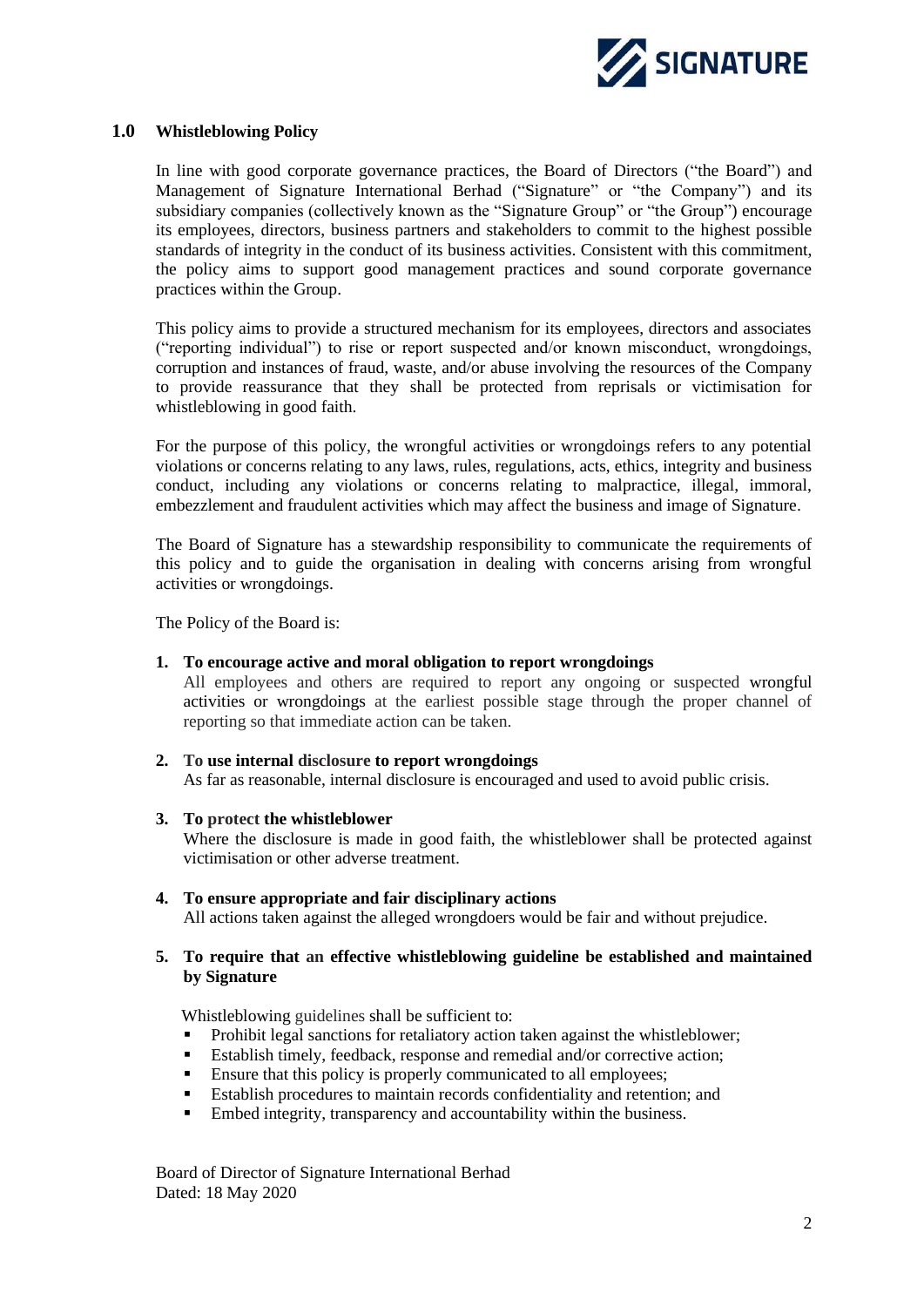

#### <span id="page-4-1"></span><span id="page-4-0"></span>**2.0 Whistleblowing Guidelines**

#### **2.1 Definition**

The word whistleblowing in the context of this Whistleblowing Guidelines ("this Guidelines") refers to a situation where a person (internal or external) raising or reporting concerns at an early stage about an ongoing or suspected wrongful activities or wrongdoing within the Group.

The person who raises or reports concern(s) of wrongful activities or wrongdoings within the Group is referred as "whistleblower".

For the purpose of this Guidelines, the wrongful activities or wrongdoings refer to any potential violations or concerns relating to any laws, rules, regulations, acts, ethics, integrity and business conduct, including any violations or concerns relating to malpractice, illegal, immoral, embezzlement and fraudulent activities which shall affect the business and image of the Group.

#### <span id="page-4-2"></span>**2.2 Objective**

To provide an avenue and a structured mechanism for a person to raise or report concerns at an early stage about ongoing or suspected wrongful activities or wrongdoings within the Group and, to protect the values of integrity, transparency and accountability in where the Group conducts its business and affairs.

#### <span id="page-4-3"></span>**2.3 Principles**

The Whistleblowing Policy is based on several key principles such as following:

- 2.3.1 To establish formal and written Guidelines to provide a transparent method of addressing issues relating to whistleblower, such as answering standard questions, providing information and offering explanations.
- 2.3.2 To apply as a control measure to alert the Management to take the necessary remedial and/or corrective actions before a problem became a serious crisis.
- 2.3.3 To communicate to all employees and others on what the Whistleblowing Policy and Guidelines is and the key processes.
- 2.3.4 To encourage and enable employees and others to be able to report irregularities in good faith within the Group prior to seeking resolution outside the Group and without having to fear that their action may have adverse consequences.
- 2.3.5 To provide timely feedback and response.
- 2.3.6 To verify the report incidents in the appropriate manner and, if the reports are confirmed, all necessary steps to identify appropriate remedies shall be taken promptly.
- 2.3.7 To ensure effective implementation of this Guidelines. This shall enhance Signature's accountability in preserving its integrity and may be able to stand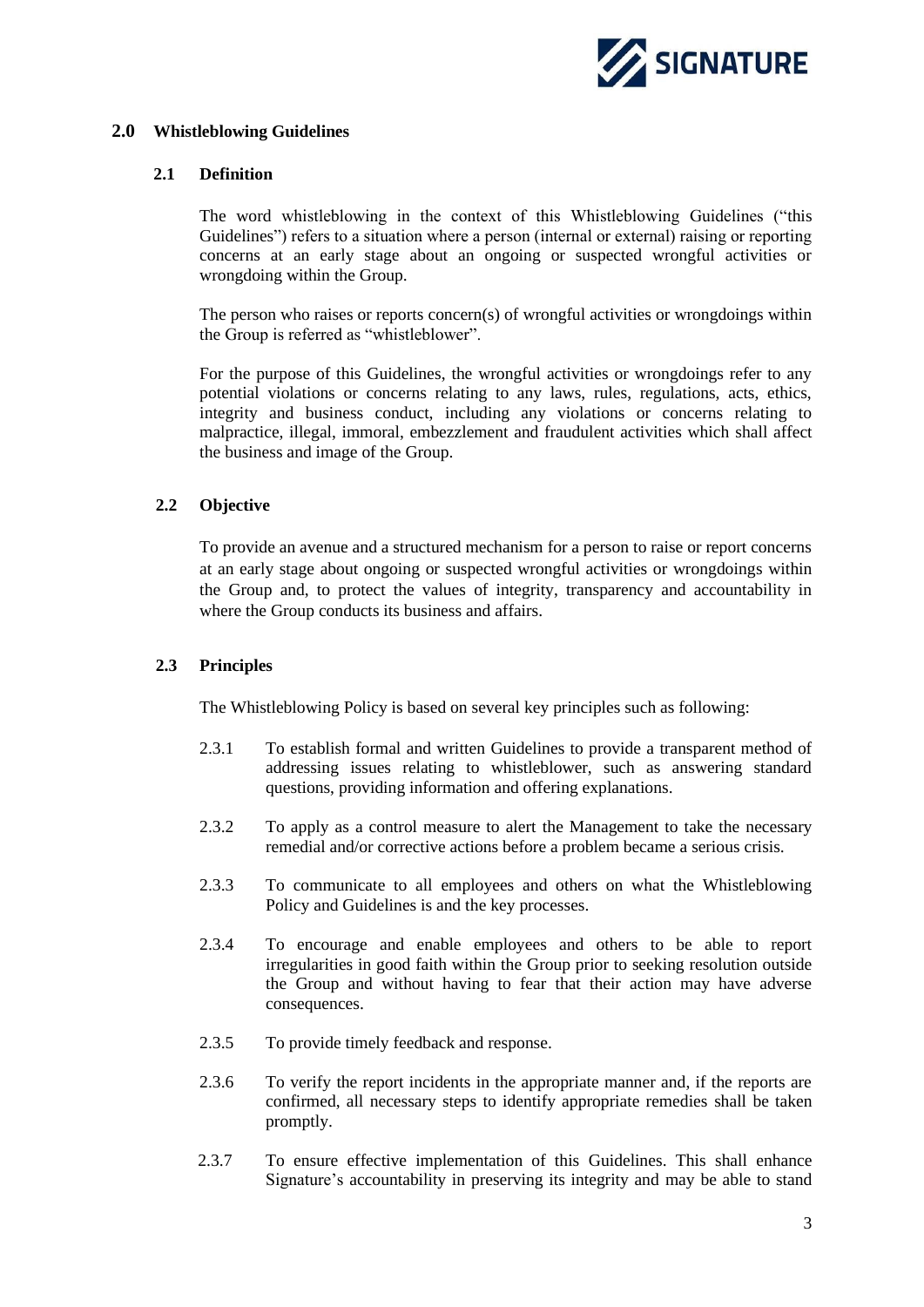

up to public scrutiny. This in turn enhances and builds credibility of our stakeholders.

#### <span id="page-5-0"></span>**2.4 Application**

- 2.4.1 This Guideline is intended to complement the existing internal controls system and, channels of communication and reporting lines within the Group.
- 2.4.2 The Whistleblowing Policy and Guidelines applies to all employees and others who want to report any wrongful activities or wrongdoings in good faith. The policy aims to provide an avenue to raise concerns and receive feedback on any action taken.
- 2.4.3 This policy is intended to cover concerns which fall outside the scope of other Signature's existing procedures which already are included in or covered by other policies e.g. retaliation, discrimination and victimisation.
- 2.4.4 This Guideline shall not apply to personal grievances. Such complaints shall be dealt by Signature's designated personnel as set out in **Appendix E: Complaints Categories Description.**

#### <span id="page-5-1"></span>**2.5 Administration**

- 2.5.1 The Board, through the ARMC, shall exercise the oversight function over the administration of the policy and endorsed the policy.
- 2.5.2 The Management of Signature shall adopt this Guidelines.
- 2.5.3 The administration of the policy and guidelines shall be carried out by the Group Chief Executive Officer ("GCEO") of Signature.
- 2.5.4 The GCEO shall propose to the Management any necessary amendments to the Guidelines for adoption before the presentation to the Board for endorsement.

#### <span id="page-5-2"></span>**2.6 Circulation and Annual Review**

- 2.6.1 The Whistleblowing Policy shall be made available to employees and public via the Signature's corporate website and Employee Handbook.
- 2.6.2 As for internal circulation within the Group, the Whistleblowing Policy and Guidelines shall be made available via circulation of memo/ email. It shall be deemed that all employees of the Group are aware, has read and understand the content of Whistleblowing Policy and Guidelines.
- 2.6.3 The Guideline shall be reviewed on annual basis by the Board to ensure that the Guidelines are in accordance with Signature's business environment and the relevant standards, act and law.
- <span id="page-5-3"></span>2.6.4 The amendments shall be updated in Signature's corporate website and circulation of memo/ email accordingly.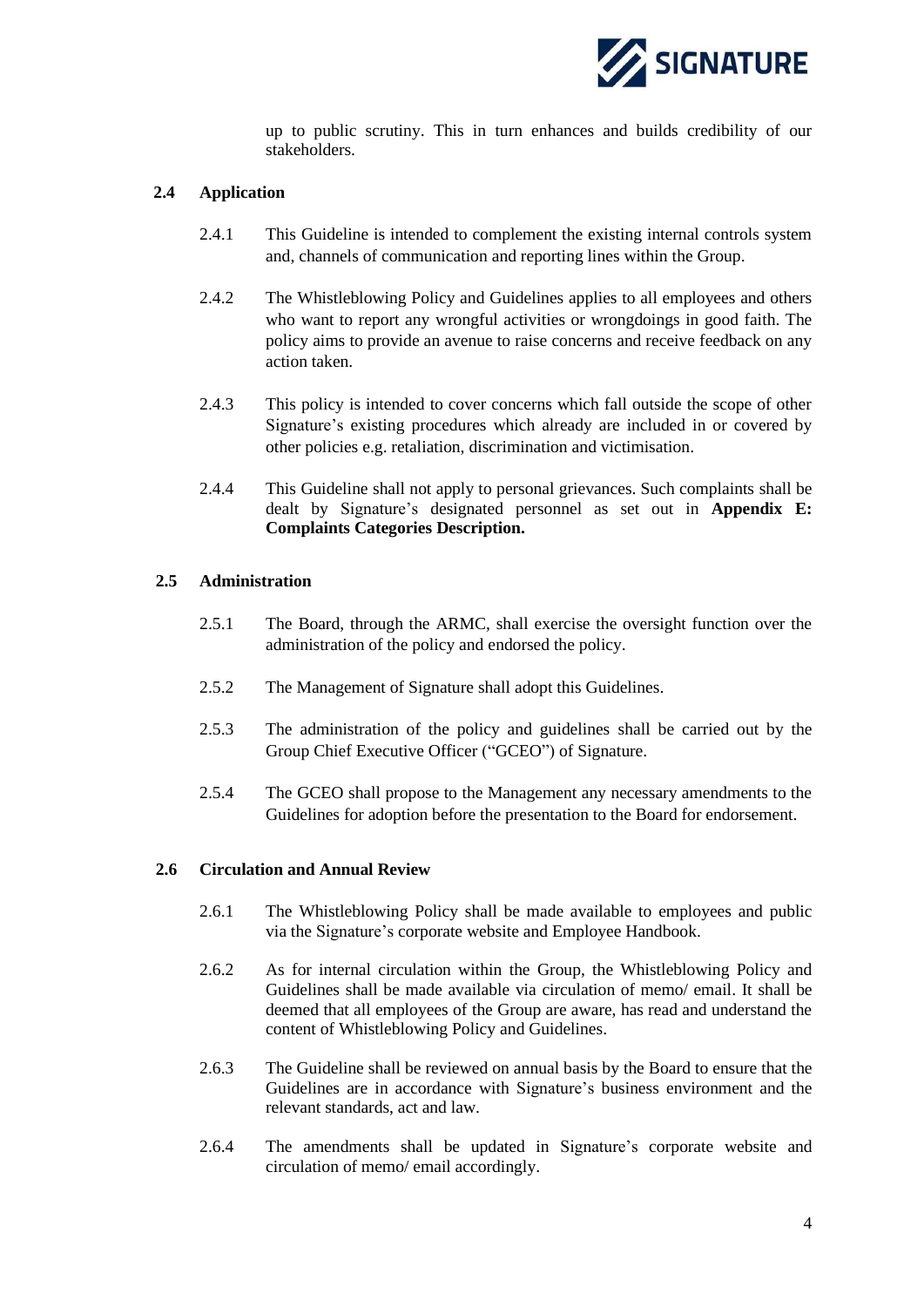

#### **2.7 Who can Whistleblow**

- 2.7.1 Once the Whistleblowing Policy and Guidelines are fully implemented, any of the following individuals can make a disclosure:
	- a. Employees of the Group including, employees on contract terms, temporary or short-term employees and employees on secondment;
	- b. Board members and Management;
	- c. Ex-employees;
	- d. Financiers;
	- e. Customers;
	- f. Business partners / dealers;
	- g. Shareholders; and
	- h. Vendors for the Group which includes agents, contractors, suppliers, advisors, consultants, internal and external auditors.
- 2.7.2 No employee or Director may use their position to prevent an individual to report any ongoing and suspected wrongful activities or wrongdoings.

#### <span id="page-6-0"></span>**2.8 What to Whistleblow**

- 2.8.1 A qualified disclosure shall be made if it relates to one or more of the following wrongful activities or wrongdoings by any employees or service providers in the conduct of Signature Group's business or affairs that is being, has been, or is likely to be, committed:
	- a. Fraud, bribery, corruption/corrupt practices, forgery, cheating and malpractices;
	- b. Non-disclosure of conflict of interest situation;
	- c. Misappropriation of unauthorised use of the Group's funds or assets;
	- d. Sale of proprietary information and/or collusion with competitors;
	- e. Failure to comply with legal obligations or regulatory requirements;
	- f. Criminal breach of trust or offence;
	- g. Collusion and money laundering;
	- h. Misuse or abuse of the Group's funds or assets or assets misappropriation;
	- i. Financial irregularity or financial fraudulent within Signature;
	- j. Breach of the Group's Standard Operating Procedures or Financial Authority Limit;
	- k. Repeated ill treatment of a client/customer/supplier despite a complaint being made;
	- l. Activities, which otherwise amount to serious improper conduct, in violation of Signature's Code of Conduct and Code of Ethics ("CoC");
	- m. Actions which endanger the health or safety of employees or the public and the environment;
	- n. Actions which endanger National and public interest;
	- o. Gross mismanagement within the Group;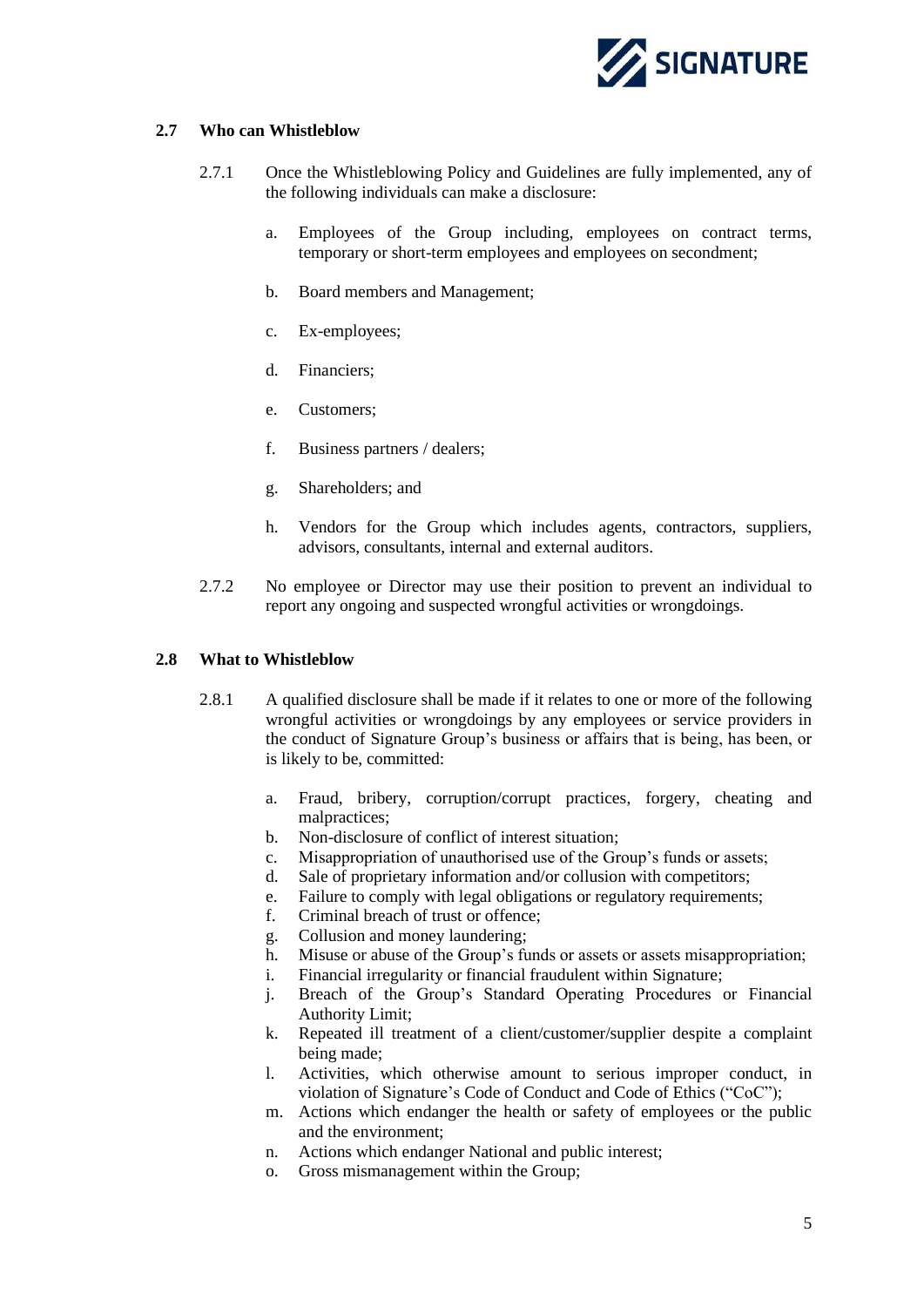

- p. Illegal or unlawful conduct or failure to comply with the provisions of the Government Laws and Regulations where the wrongdoer, knowingly, disregards or does not comply with such provisions;
- q. Sexual harassment;
- r. Knowingly directing or advising a person to commit any of the above wrongdoings; and
- s. Any action which is intended to conceal any of the above.

The above list is not exhaustive and there may be instances where whistleblower(s) would need to exercise judgement.

- 2.8.2 A whistleblower shall not be expected to prove the truth of an allegation but he or she should be able to demonstrate that there are sufficient grounds to have a reasonable belief that something is wrong, and the report is not for personal gain. Malicious allegation shall be treated as gross misconduct and if proven may lead to dismissal of employment.
- 2.8.3 If an individual is unsure whether a particular act or omission constitutes a wrongful activity or wrongdoing under Whistleblowing Policy and Guidelines, he or she is encouraged to seek advice or guidance from the GCEO, Director-Finance or Chairman of ARMC for more clarification.

#### <span id="page-7-0"></span>**2.9 When to Whistleblow**

- 2.9.1 A whistleblower shall immediately come forward with any information that he or she, in good faith, reasonably believes discloses a wrongful activity or wrongdoing is likely to happen, is being committed or has been committed.
- 2.9.2 However, he or she is not expected to first obtain substantial evidence of proof beyond reasonable doubt when making a disclosure. If he or she knows as a matter of fact that there are serious risks that a wrongful activity or wrongdoing is going to take place, such bona fide concerns shall be raised immediately i.e. the whistleblower is able to show the reasons for concern.

#### <span id="page-7-1"></span>**2.10 Education Process**

2.10.1 Training and awareness on whistleblowing key processes and updates shall be communicated via continuous training and awareness programmes and, via circulation of memo/ email.

#### <span id="page-7-2"></span>**2.11 Confidentiality**

- 2.11.1 The Whistleblowing Policy and Guidelines is intended to safeguard the safety of the whistleblower's identity, and therefore undertakes to treat all whistleblowing reports as confidential.
- 2.11.2 All reports of violation or suspected violation shall be kept as confidential to the extent possible, consistent with the need to conduct adequate investigation, unless otherwise required by law. Every effort shall be made to protect the whistleblower's identity.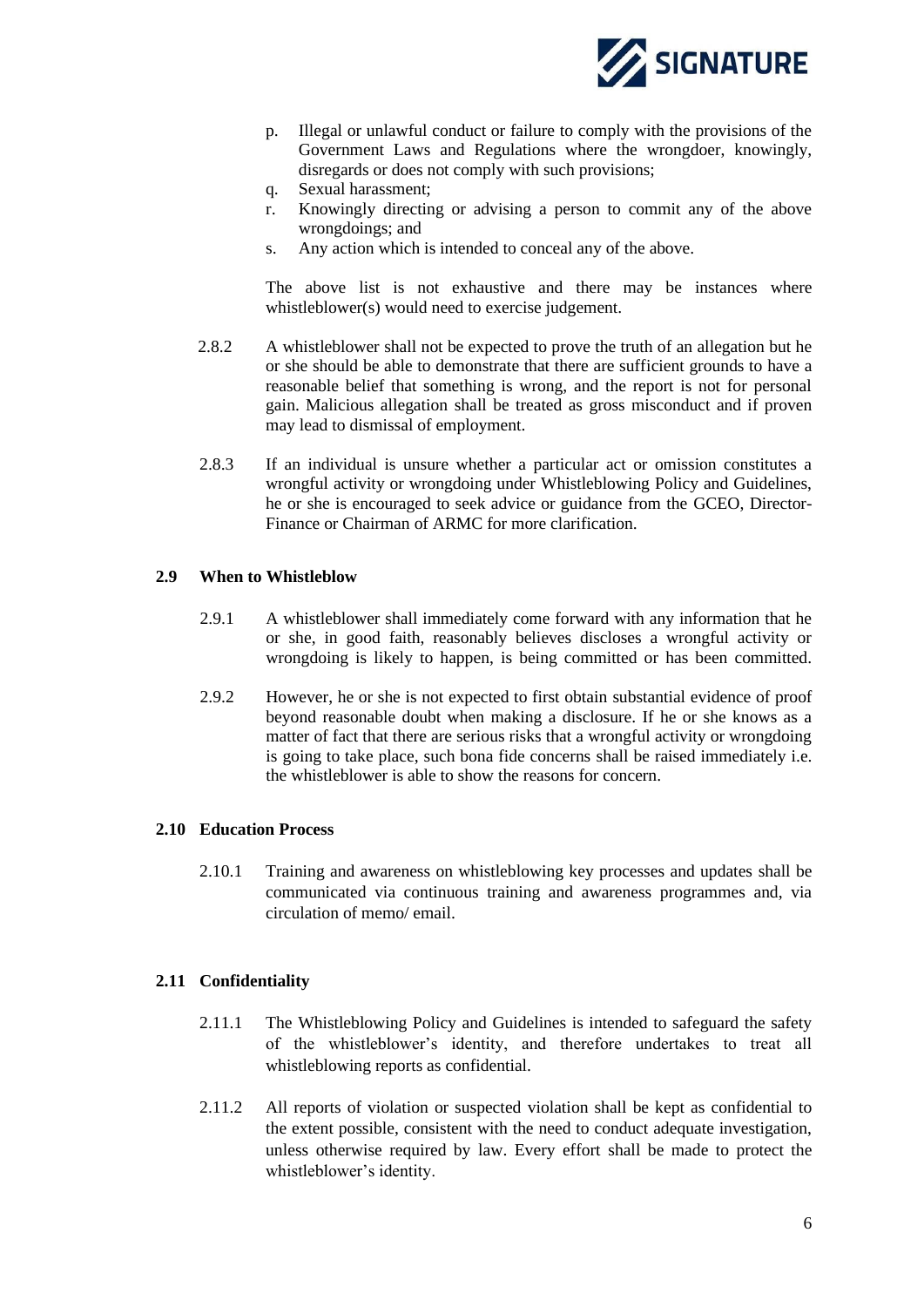

- 2.11.3 The Guidelines provides assurances that the reporting mechanism for whistleblowing is set up in a structured and systematic manner to safeguard the information and the identity of the whistleblower. By setting up the necessary system to safeguard the confidentiality, the interests of the whistleblower shall be protected from possible harm through retribution by those who stand to benefit the reported misconduct.
- 2.11.4 The perception and the reality of safety of the information and the whistleblower identify are crucial to provide courage and confidence for individuals to speak up or report any sensitive issues that they believe in good faith that could have negative repercussion to the Group.
- 2.11.5 Approaches for confidential advice to outside parties, such as lawyers, enforcement agencies or other external safe channels are acceptable, but that the Whistleblowing Policy and Guidelines Document is designed to prevent any unnecessary public disclosure of concerns.

#### <span id="page-8-0"></span>**2.12 Whistleblower Protection**

2.12.1 Upon making a disclosure in good faith, based on reasonable grounds and in accordance with the procedures pursuant to this Guidelines, the whistleblower's identity shall be protected i.e. kept confidential unless otherwise required by law or for purposes of any proceedings by or against the Group.

> However, the Company shall honour the request of the whistleblower if he or she request to maintain his or her identify confidential.

> If situation arises where the report launched by the whistleblower cannot be preceded without revealing the identity of the whistleblower, the Chairman of ARMC shall discuss with the whistleblower to determine the best available options taking into consideration the request of the whistleblower and to safeguard the interest of the Group.

- 2.12.2 Where a whistleblower makes a report under this policy in good faith, reasonably believed to be true; the whistleblower shall be protected from harassment or victimisation within the Group, dismissal, disciplinary procedures or any other form of retaliatory action should the disclosure turn out to be inaccurate or false. Retaliation includes harassment and adverse employment consequence.
- 2.12.3 The Group shall not tolerate punishment or unfair treatment when concerns are raised in good faith. A whistleblower who reports a contravention or a concern shall be given protection and shall in no way be put at a disadvantage as a result of his or her report.
- 2.12.4 Any employee who shows the act of retaliation against the whistleblower who has reported a violation in good faith shall be subjected to disciplinary action by the Group in accordance with the CoC of Signature.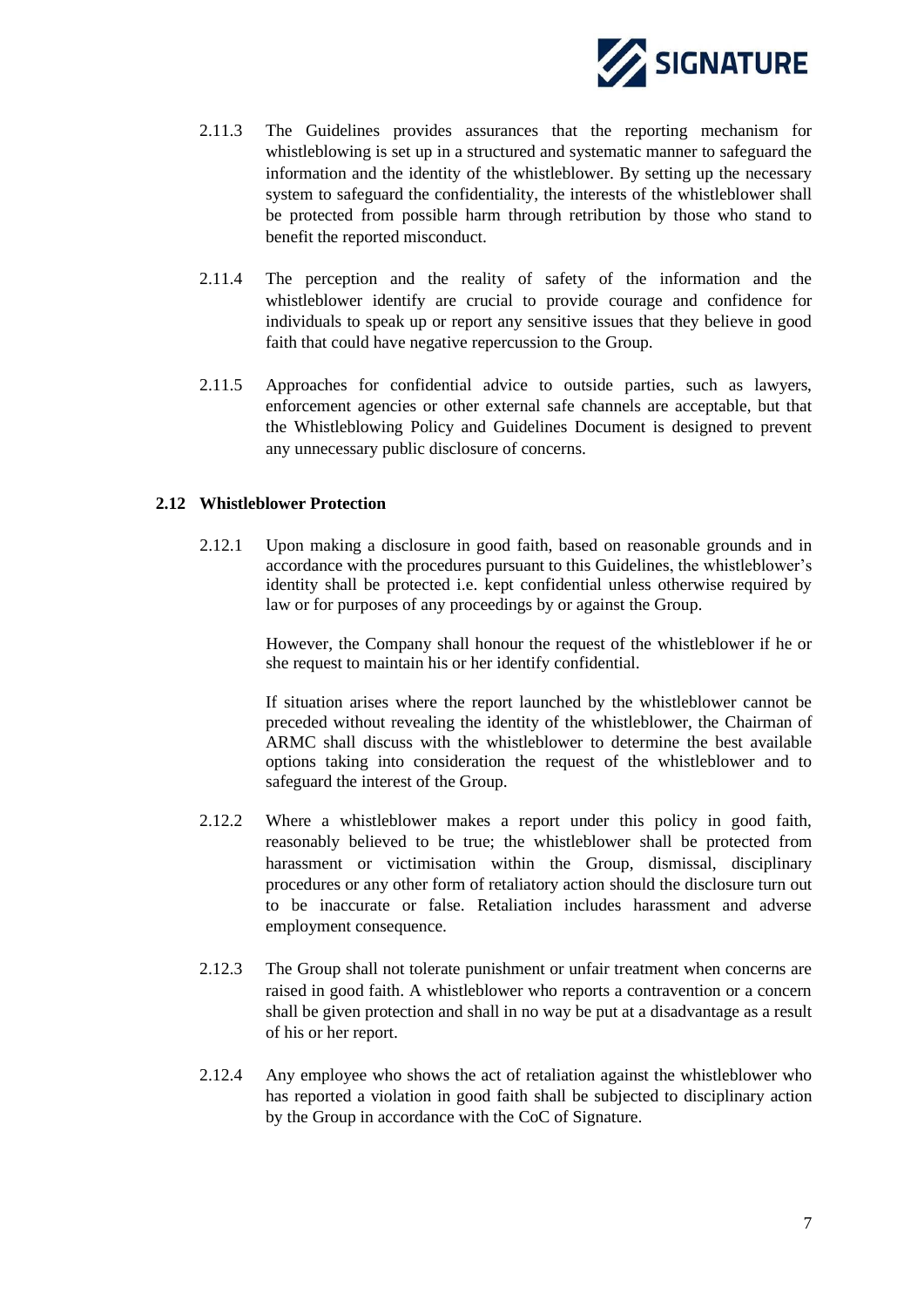

#### <span id="page-9-0"></span>**2.13 Safeguard against Abuse of Policy**

- 2.13.1 Reporting under this policy, however, would not immunise or shield a whistleblowing against action following from his or her intentional misconduct, which includes wilfully making allegations through the whistleblowing mechanism that the whistleblower knows to be false or makes with the intent to misinform or tarnish the reputation or others or due to personal gain.
- 2.13.2 Where a whistleblower makes a report not in good faith or reasonably believed not to be true, the whistleblower may not be protected and shall be subjected to Disciplinary Action by the Company in accordance with the CoC of Signature
- 2.13.3 Malicious rising of unfounded allegations is a disciplinary offence and shall be subjected to disciplinary action by the Company in accordance with the CoC of Signature.

#### <span id="page-9-2"></span><span id="page-9-1"></span>**3.0 Reporting Process and Procedures**

#### **3.1 Procedures for Raising a Complaint**

- 3.1.1 When an individual is of the opinion that a specific concern falls within the scope of this Guidelines and cannot be solved through the Group's existing internal written procedures / control systems, he or she can choose to make a report in writing and submit it to Chairman of ARMC. The example format of the report to be used by the whistleblower is provided in **Appendix A.**
- 3.1.2 In deciding whether or not an employee has acted reasonably, all circumstances shall be taken into consideration but in particular:
	- a. The identity of the person to whom the disclosure is made;
	- b. The seriousness of the relevant "wrongful activity" or "wrongdoing" and the impact to the Group, e.g. reputation and financial;
	- c. whether the "wrongful activity" or "wrongdoing" is continuing or is likely to occur in the future;
	- d. whether the disclosure is made in breach of a duty of confidentiality owed by the employer to any other person;
	- e. any action the employee or other person might be reasonably be expected due to previous unfavourable disclosure; and
	- f. whether the complaints rose has taken into consideration the existing internal controls.
- 3.1.3 Disclosure which include those relating to financial reporting, unethical or illegal conduct, shall be reported directly to the Chairman of ARMC. Employment related concerns can be reported to the respective subsidiary Human Resources Department.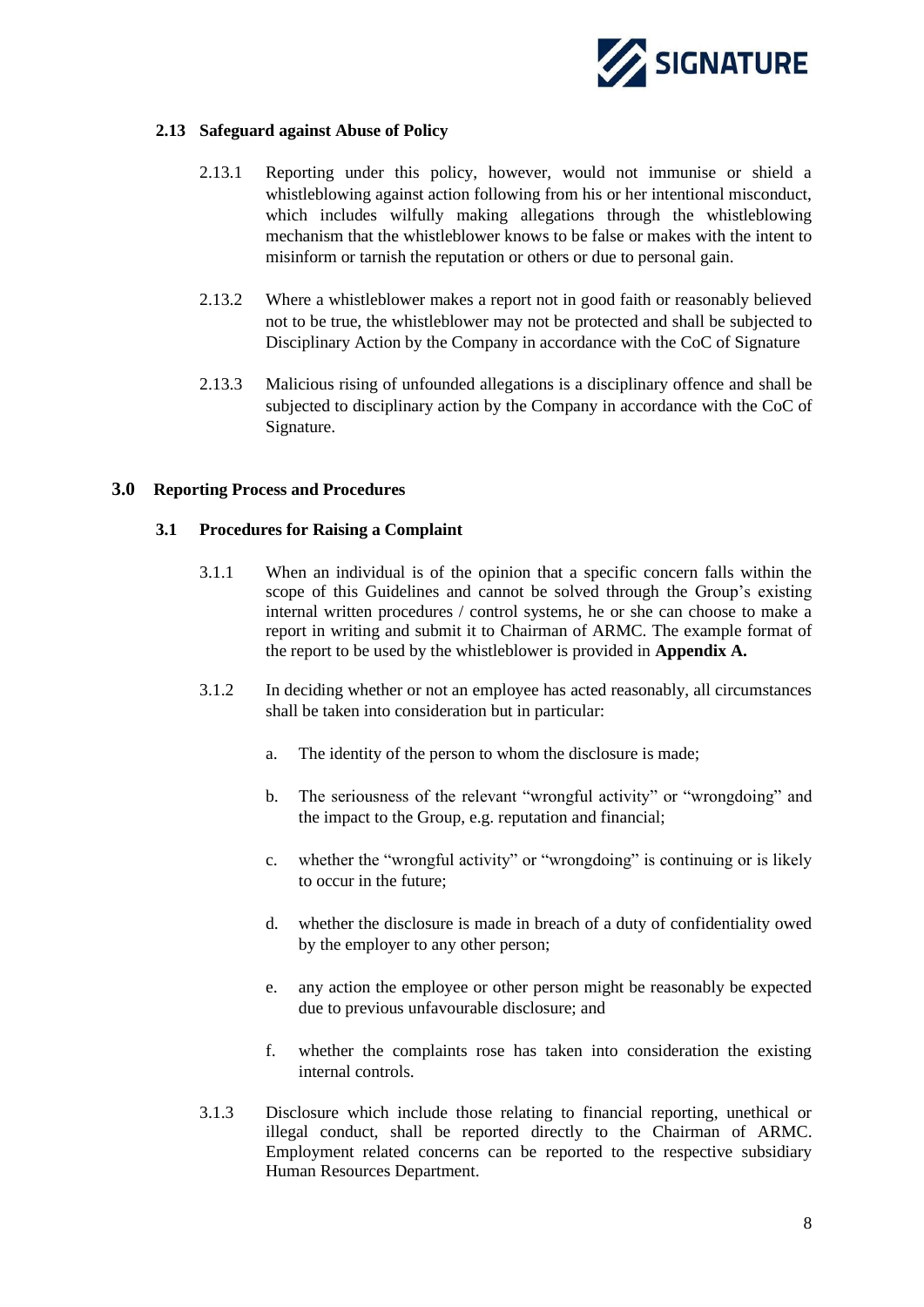

3.1.4 When the whistleblower can put in writing in the event he or she feels the issues or concerns are sufficiently serious, the whistleblower can either email their complaint letter to the Chairman of ARMC at [whistle](mailto:whistle-blower@signaturekitchen.com.my)[blower@signaturekitchen.com.my](mailto:whistle-blower@signaturekitchen.com.my) or mail the letter by marking *"Private and Confidential"* or *"To be opened by the Chairman of the Audit and Risk Committee only"* to the following address:

> To: Audit and Risk Committee Chairman of Signature International Berhad c/o: Tricor Corporate Services Sdn Bhd Unit 30-01, Level 30, Tower A Vertical Business Suite, Avenue 3 Bangsar South, No. 8, Jalan Kerinchi 59200 Kuala Lumpur Wilayah Persekutuan

- 3.1.5 The envelope and email shall only be opened by the Chairman of ARMC and the whistleblower shall be responded in accordance with the respond timing as included in **Appendix F**, to confirm receipt of the complaint letter. A respond letter shall be sent to the address as specified by the whistleblower in the complaint letter or, his or her email.
- 3.1.6 The whistleblowing reporting structure is provided in **Appendix B**.
- 3.1.7 The whistleblower is encouraged to put their names to allegations because appropriate follow-up questions and investigation may not be possible unless the source of the information is identified.
- 3.1.8 The whistleblower is encouraged to disclose his or her particulars including, name, designation, current address and contact numbers to speed up the followup and investigation process.
- 3.1.9 The whistleblower shall inform the Chairman of ARMC of all details of his or her concerns as reasonably possible, including other details deemed to be useful to facilitate screening and action to be carried out under paragraph 3.2 and 3.3 below, if required.
- 3.1.10 The whistleblower shall refer to **Appendix A: Example Format of Report to Be Used by Whistleblower**, as a guideline for reporting.
- 3.1.11 The whistleblower may be asked to provide further clarifications and information from time to time, for example, if an investigation is conducted.
- 3.1.12 In respect of the whistleblower who reports a suspected violation in good faith and is not engaged in questionable conduct, Signature shall attempt to keep its discussions and actions confidential to the greatest extent possible.
- 3.1.13 However, there may be circumstances where the whistleblower may be needed as a witness. Should this be the case, the Chairman of ARMC shall discuss the matter with the whistleblower at the earliest opportunity as specified in paragraph 2.12.1. In addition, in the course of investigation, Chairman of ARMC may need to share information with others on a "need to know" basis subject to the approval from the Top Management / Board of Signature.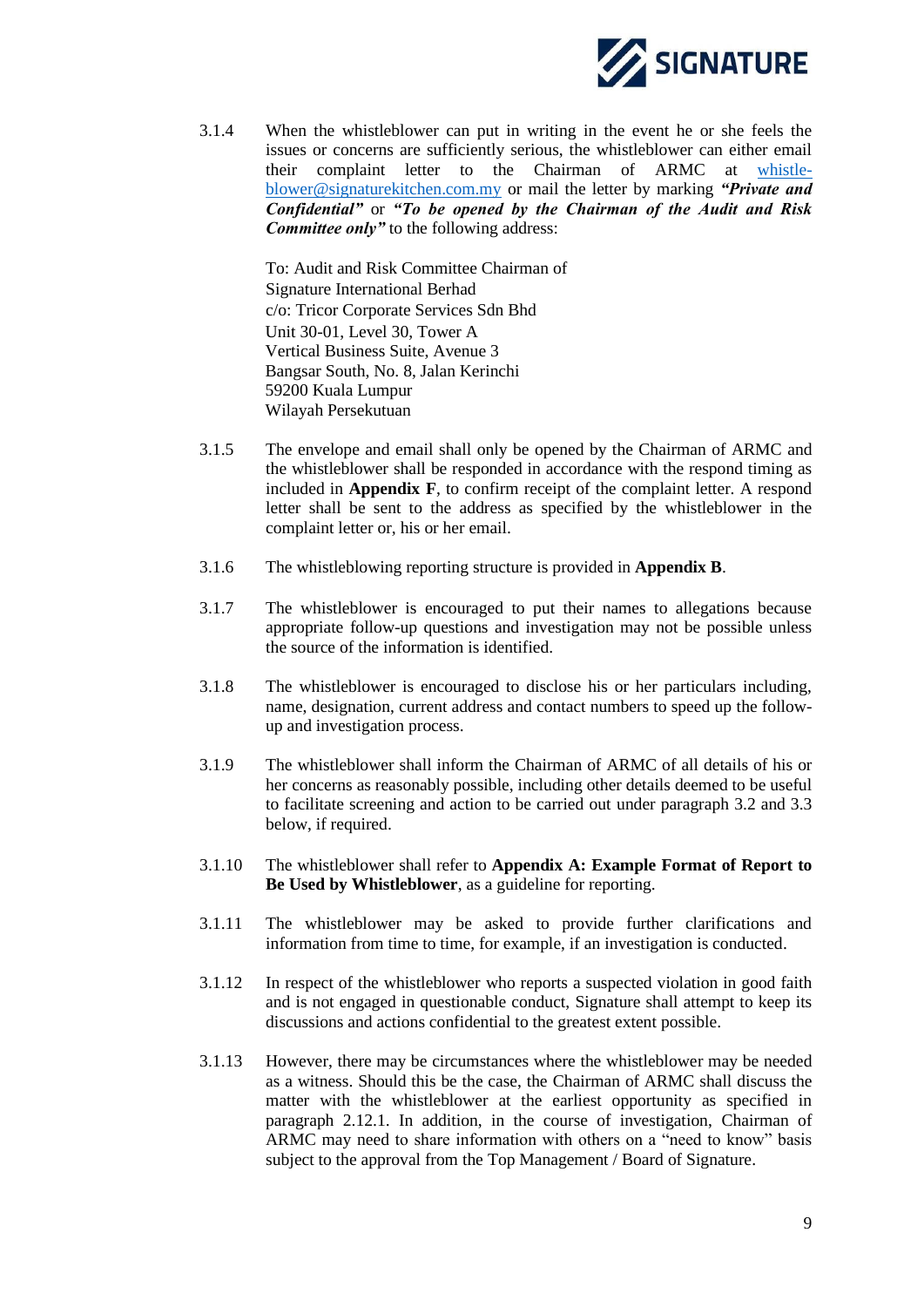

#### <span id="page-11-0"></span>**3.2 Screening**

- 3.2.1 The Chairman of ARMC may delegate the complaints received to an independent investigator, internal auditor or Director-Finance to screen and assess the whistleblower's disclosure to determine whether it is related to a wrongful activities or wrongdoings specified in paragraph 2.8.1 or excluded from the scope of the Whistleblowing Policy and Guidelines.
- 3.2.2 Initial enquiries shall be made via telephone communication or emails with the whistleblower to decide on how to deal with any concerns raised and determine whether further interview is required, and the form that it should take. Some concerns may be resolved without the need of an interview process.
- 3.2.3 If an interview is required, the Chairman of ARMC, independent investigator, internal auditor or Director-Finance shall meet with the whistleblower to obtain further information, clarification and documents which may be useful to support the alleged wrongdoings.
- 3.2.4 Upon completion of the initial enquiry and interview process, the complaints shall be categorised into the following four (4) categories:

| Category A | Extreme rated cases       |
|------------|---------------------------|
| Category B | High rated cases          |
| Category C | Medium rated cases        |
| Category D | Personal grievances cases |

- 3.2.5 Upon completion of the screening process, the Chairman of ARMC, independent investigator, internal auditor or Director-Finance shall prepare a report for complaints under category A, B, C and D which shall include general recommendations to the ARMC
- 3.2.6 The following table shows the timeline of whistleblowing reporting upon completion of screening:

| <b>Reporting</b>                                   | <b>Contents</b>            |  |
|----------------------------------------------------|----------------------------|--|
| Communicate to the Board and ARMC<br>within 7 days | Category A & B rated cases |  |
| Communicate to ARMC within 12 days                 | Category C rated cases     |  |

- 3.2.7 In the event there is an urgent attention required due to the seriousness of the allegation i.e. for Category A type of complaints, the ARMC or the Board members shall be updated through email or verbal communication by the Chairman of ARMC to determine the appropriate action. The screening process shall be completed on an urgent basis if the complaint on the alleged wrongful activities or wrongdoings is capable of causing irreparable harm to the Group's reputation or its financial position.
- 3.2.8 For complaints which are specified under paragraph 2.4.3 and not specified under paragraph 2.8.1 i.e. Category D types of complaints, a separate report stating the nature of complaints, name, current address and contact numbers, the personnel alleged and additional information as required shall be provided to the designated personnel as set out in the **Appendix E** for follow-up.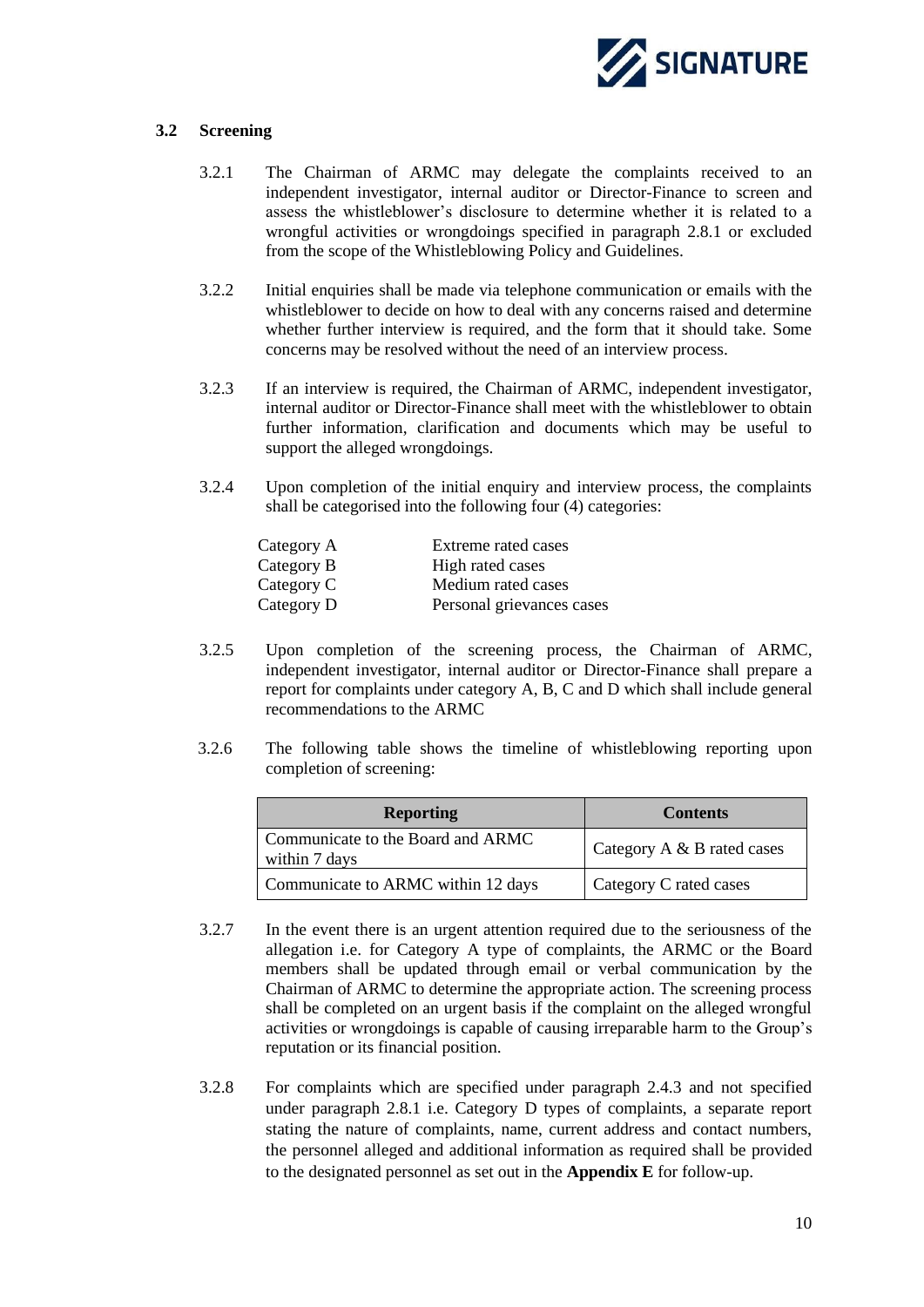

- 3.2.9 The individuals complaining under the Category D types of complaints shall be directed by the designated personnel as set out in the **Appendix E**.
- 3.2.10 If the whistleblower's disclosure implicates any Director, the Chairman of ARMC shall prepare a report which includes general recommendations for the Senior Independent Director for consideration and identify appropriate approach for the next course of action. (Refer to **Appendix B: Whistleblowing Reporting Structure** for further details).

#### <span id="page-12-0"></span>**3.3 Preliminary action**

- 3.3.1 The ARMC shall make decisions including but not limited to any of the following:
	- a. Rejection of the whistleblower's disclosure; or
	- b. Directing investigation by any subject matter experts, either internal or external;
	- c. Suspending the alleged wrongdoer or any other implicated persons from work in accordance with the CoC of Signature to facilitate any factfinding or to avoid any whistleblower's exposure to a threat or harm;
	- d. Referral to the police or any other appropriate enforcement authority; or
	- e. Referral to the Board for decision.
- 3.3.2 All decisions made by the ARMC and reasons of action thereof shall be properly documented.
- 3.3.3 If the case is referred to the Board for decision, the Board, together with the general recommendations made by the ARMC, shall make a decision including but not limited to any of the following:
	- a. Directing investigation by any subject matter experts, either internal or external; or
	- b. Suspending the alleged wrongdoer or any other implicated persons from work in accordance with the CoC of Signature to facilitate any fact-finding or to avoid any whistleblower's exposure to a threat or harm, or
	- c. Referral to the police or any other appropriate enforcement authority.

All decisions made by the ARMC / Board and reasons of action thereof shall be recorded in the minutes of meetings of the ARMC/ Board.

3.3.4 Subject to legal constraints, the whistleblower shall be notified of the status of his or her whistleblower's disclosure based on the preliminary action taken by the ARMC/Board as far as reasonably practicable, in good time.

> The status shall be updated by the Chairman of ARMC upon approval from the Board/ARMC.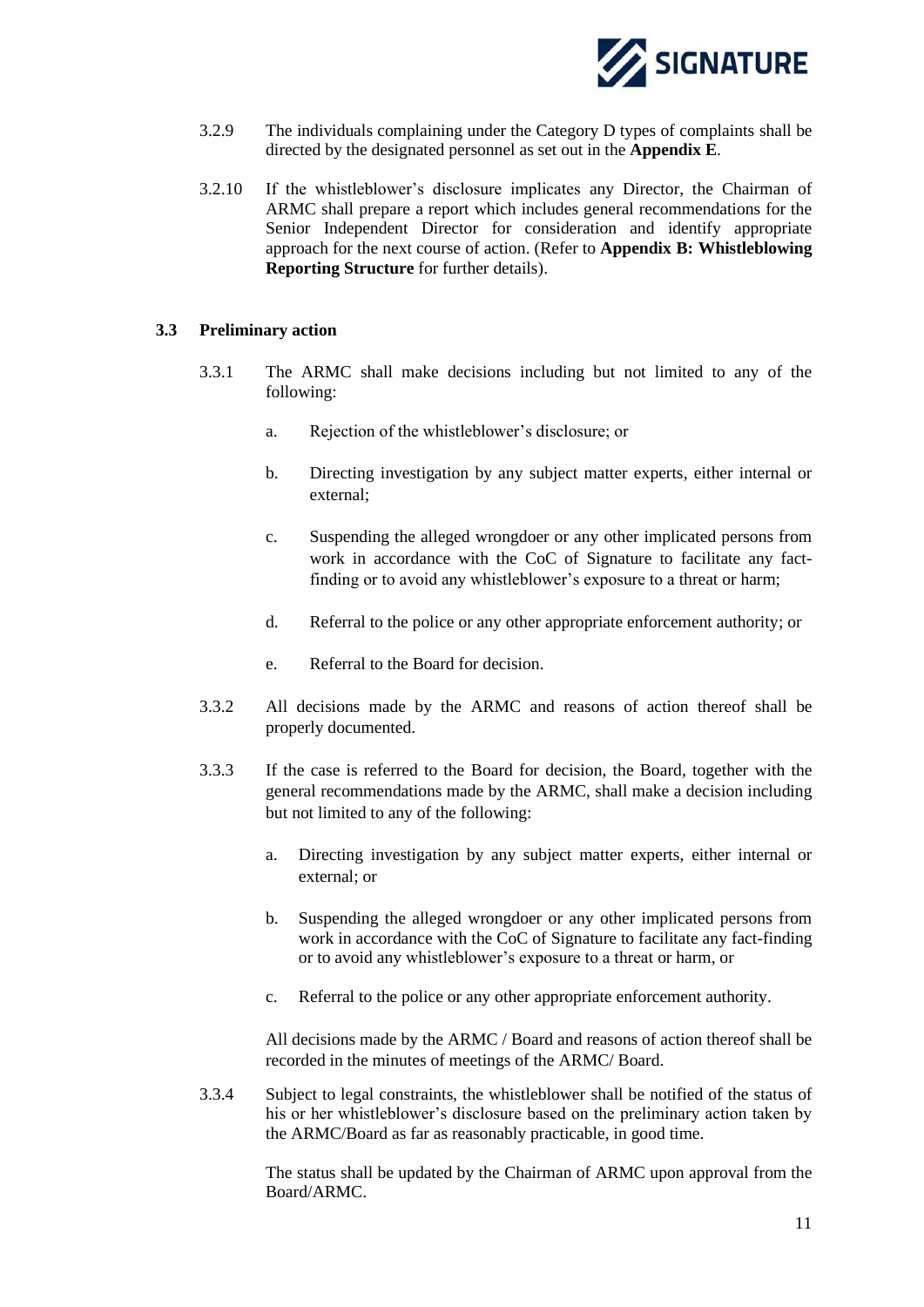

3.3.5 The alleged wrongdoer shall also be informed of the allegations and given an opportunity to answer the allegations at the upcoming investigation or appeal his or her case. The rights of person are specified under *Paragraph 4.0 – Rights of Person Implicated.*

#### <span id="page-13-0"></span>**3.4 Investigation**

- 3.4.1 The investigation would be carried out under the terms of strict confidentiality, by not informing the subject of the whistleblower's disclosure complaint until (or if) it becomes necessary to do so.
- 3.4.2 The whistleblower and the alleged wrongdoer are expected to give his or her full cooperation in any investigation or any other process carried out pursuant to this Guideline and/ or the disciplinary action in accordance with the CoC of Signature. The amount of contact between the whistleblower, the alleged wrongdoer and the investigating party shall depend on the nature of the issue and the clarity of the information provided. Further information may be sought from or provided to whistleblower and the alleged wrongdoer.
- 3.4.3 The investigation shall be carried out internally and/ or by outside party and the directive of the investigation could be from the ARMC / Board.
- 3.4.4 As far as possible, all investigations shall be completed within one (1) month. However, complex investigation that requires longer period shall be notified to the ARMC / Board.
- 3.4.5 In the event the whistleblower is implicated or discovered to be or have been involved in any wrongful activities or wrongdoing, he or she may also be investigated so as to complete the fact-finding process in accordance with this Guidelines and/or the disciplinary action of CoC of Signature.
- 3.4.6 If the alleged wrongdoer or any other implicated persons has/have, or is/are found to have:
	- committed a wrongdoing; or
	- taken serious risks which would likely cause a wrongdoing to be committed

Based on the investigation directed by the ARMC / Board, the action to be taken against that alleged wrongdoer or any other implicated persons shall be subjected to disciplinary action in accordance with the CoC of Signature.

- 3.4.7 The Board, with the recommendation from the ARMC, shall have the final decision on the appropriate measures to be taken including, on whether to pursue any legal actions against alleged wrongdoer or any other implicated persons. The ARMC / Board of Signature shall seek guidance from legal expert when considered necessary.
- 3.4.8 In circumstances where immediate decision is required, any ARMC member, with the recommendation of the Chairman of ARMC, shall make the decision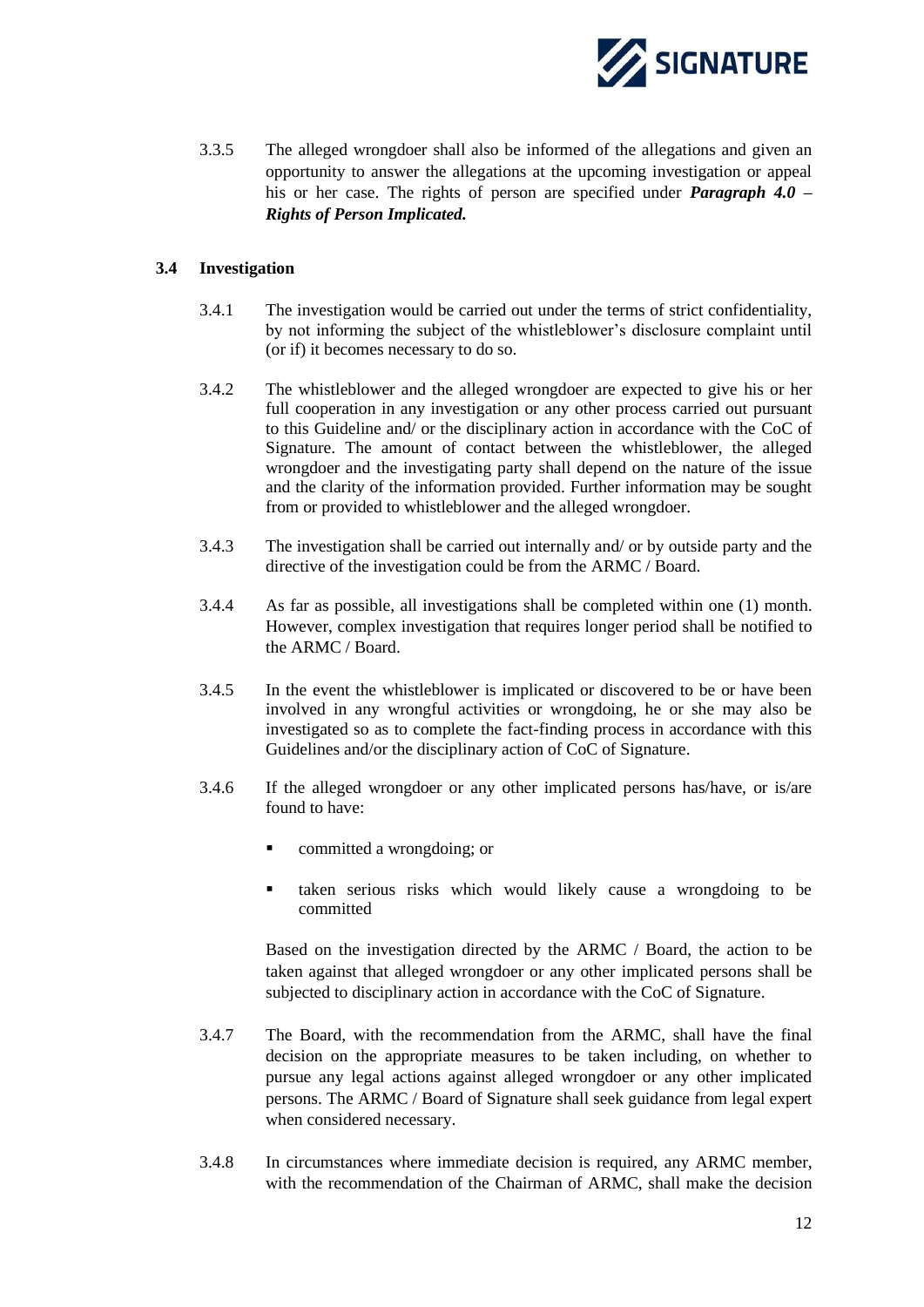

on the appropriate measures to be taken, on whether to pursue any legal actions against alleged wrongdoer or any other implicated persons. The report shall be presented subsequently to the ARMC / Board for approval and final decision.

- 3.4.9 In the event the implicated personnel are the ARMC members, the Board, based on the investigation report, shall have the final decision on the appropriate measures to be taken including, on whether to pursue any legal actions against alleged wrongdoer or any other implicated persons.
- 3.4.10 All decisions made by the Board and reasons of action thereof shall be recorded in the Board minutes of meetings.

#### <span id="page-14-0"></span>**3.5 Reporting of Outcome**

- 3.5.1 Subject to any legal constraint, the whistleblower and, if applicable, the alleged wrongdoer shall be notified in writing of the decision of the ARMC / Board, on whether any wrongful activities or wrongdoings specified under paragraph 2.8.1 have occurred or not and the alleged wrongdoer is guilty or not, in good time, and the basis thereof.
- 3.5.2 The notification letter would be signed by Chairman of ARMC or any ARMC members of Signature.
- 3.5.3 If the whistleblower is unhappy / dissatisfied with the outcome of the investigation, the whistleblower may submit another detailed report explaining why this is the case and the whistleblower's concern shall be investigated again if there is good reason to do so to the Board.
- 3.5.4 A summary of case reported by Whistleblower shall be prepared by the Chairman of ARMC, independent investigator, internal auditor or Director-Finance upon receiving of necessary documents or evidences, stating the nature of complaints received the results thereof, action taken and recommendation for reporting to the ARMC. The follow-up action on opened cases and the unresolved complaints shall be updated to the ARMC on a quarterly basis.
- 3.5.5 Board Executive Summary Report shall be provided to the ARMC/Board on a quarterly reporting basis.
- 3.5.6 The procedures listed above in Paragraph 3.0 have been briefly summarised in a procedures flowchart for whistleblowing and provided in **Appendix C.** The respond timing has been indicated in **Appendix F.**

#### <span id="page-14-1"></span>**4.0 Rights of Person Implicated**

- 4.1 Employees of the Group or other persons who are implicated of wrong doings/ alleged wrongdoers shall be notified in good time of the allegation made against them provided that this notification does not impede the progress of the procedures for establishing the circumstances of the case.
- 4.2 All alleged wrongdoers shall be given the opportunity to put forward their comments during the investigation in keeping with the principle respect for the "right to have a fair hearing", as interpreted by the law.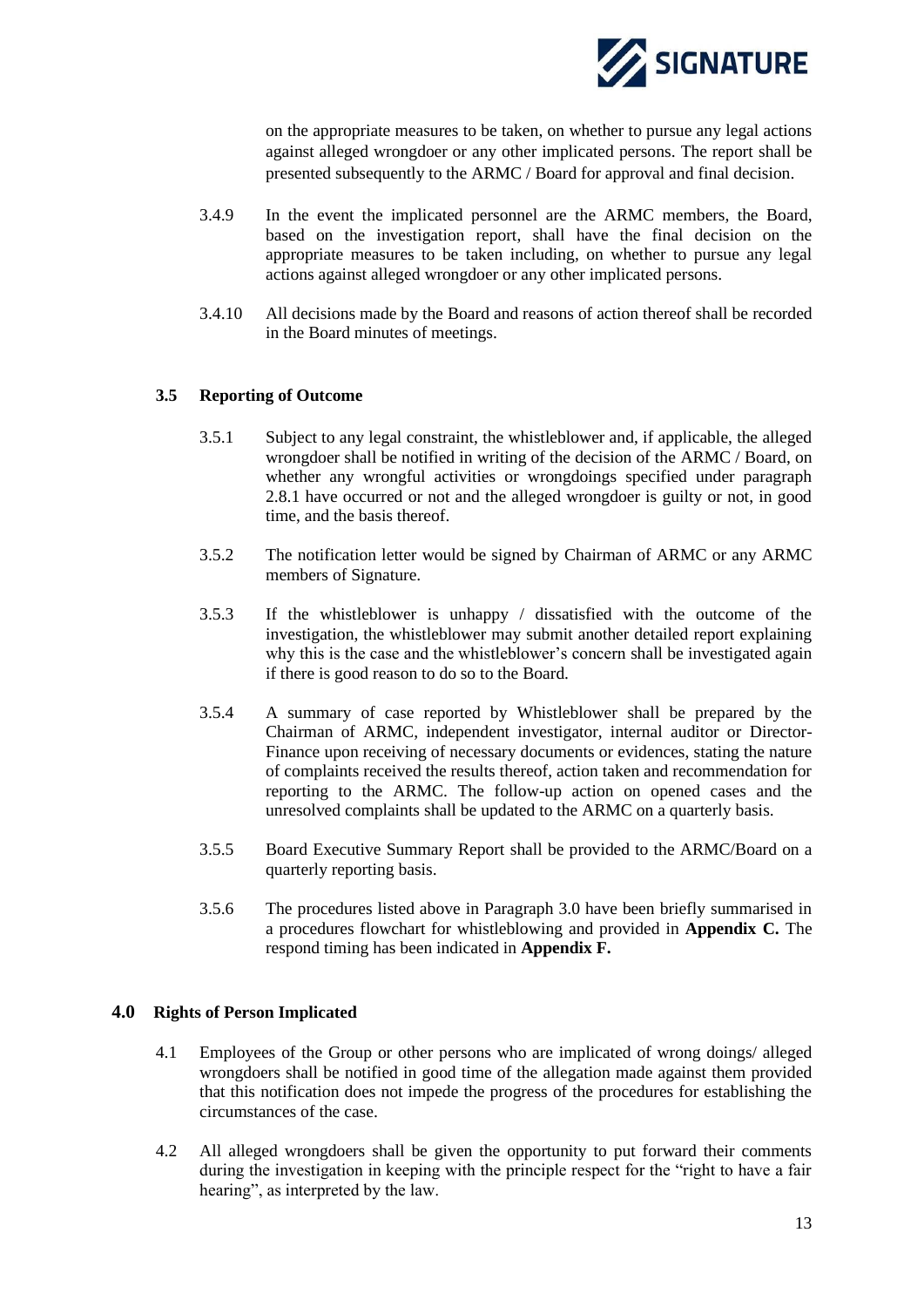

4.3 All alleged wrongdoers have the duty to attend and assist the investigation process.

#### <span id="page-15-0"></span>**5.0 External Disclosure**

- 5.1 If the procedures under the Whistleblowing Policy and Guidelines have been exhausted, or the whistleblower is still not satisfied with the response/outcome and reasonably believes that the information disclosed, and any allegation contained in it, are substantially true, he or she is at liberty to take the matter further by raising it with the relevant governmental, regulatory authorities and enforcement agencies in Malaysia or in the country concerned. External disclosure may further be made in case of an important and urgent public interest or required by the law.
- 5.2 Whilst the whistleblower is able to report issues externally, the whistleblower shall be aware that there is a difference between reporting internally through the letter or email, and externally. To report internally, the whistleblower may be suspicious that there is malpractice whereas to report externally, the whistleblower should have reasonable belief that malpractice has or is taking place and some evidence to support the report and, he or she believes that the framework shall not adequately dealt with the matter. External disclosures shall be made in good faith, in the belief that allegations are substantially true and there shall be no motive for personal gain.
- 5.3 The instrument of external reporting shall in reasonable opinion of the whistleblower is in balance with the relevant matter and there shall not be a less potentially damaging option available.
- 5.4 The whistleblower shall minimise the possible impact of his or her actions to the Group and to the people involved. The external party one considers disclosing information to, shall be a party which shall be able to effectively organise action against the alleged contravention.
- 5.5 An employee who makes an external complaint in good faith to any the relevant governmental, regulatory authorities and enforcement agencies in Malaysia or in the country concerned after exhausting the Group's existing internal procedures shall be protected against victimisation or other adverse treatment.

#### <span id="page-15-1"></span>**6.0 Time Limits and Retention of Records**

- 6.1 Time limits shall be allocated for each stage of the procedures. If the time limits pass without any satisfactory action being taken, the concerns shall be raised at the next level. (Please refer **Appendix F: Respond Timing** for further details).
- 6.2 All records relating to any whistleblower case(s) and its related investigation report, if any shall be retained for a minimum period of seven (7) years.
- 6.3 All records shall be maintained in good condition to protect evidence and avoid legal repercussions at dedicated place as allocated by the Chairman of ARMC.
- 6.4 All records shall be treated as confidential and only designated personnel as assigned by the Chairman of ARMC shall have the accessibility of the records and premises within the scope of investigation.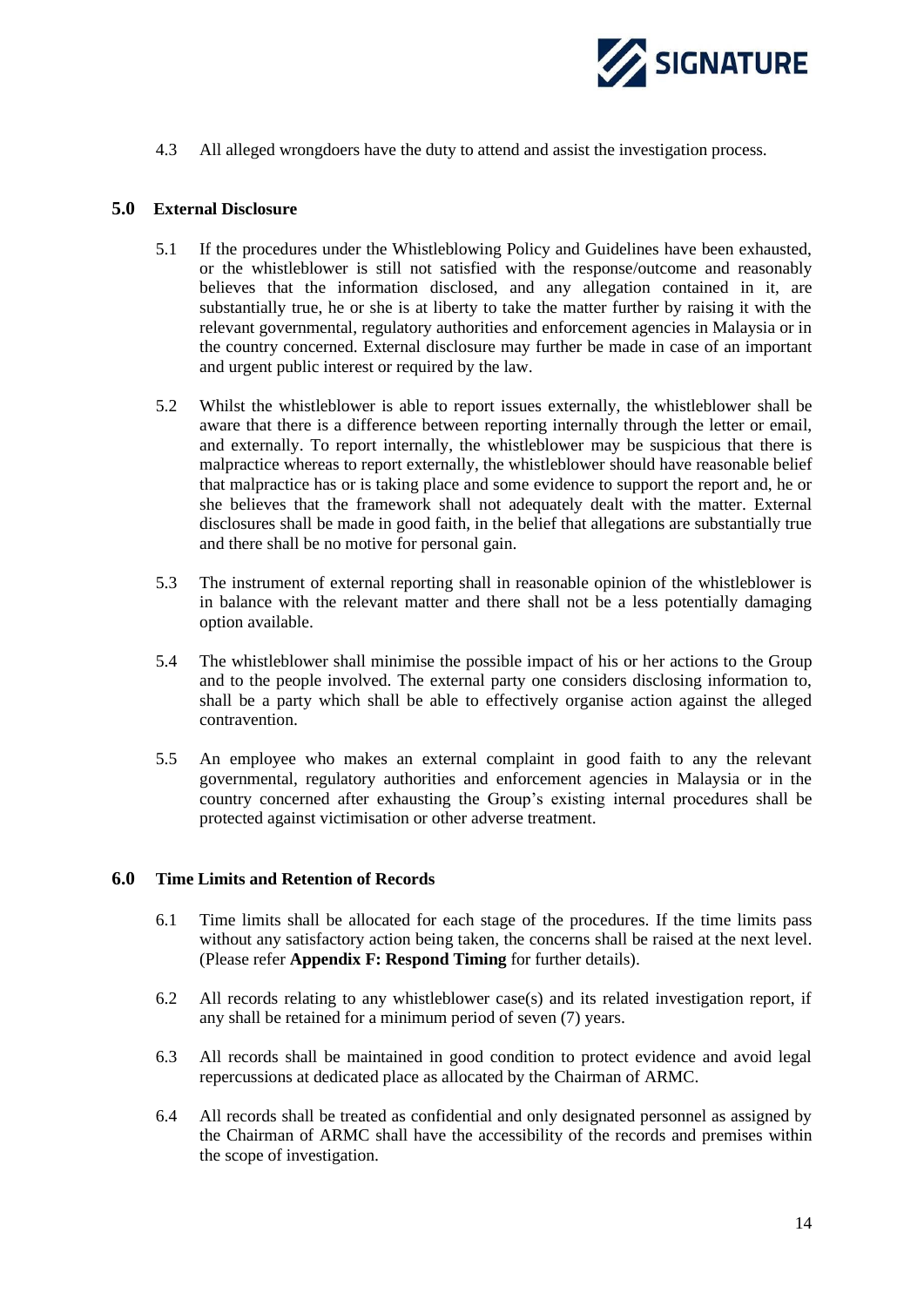

### <span id="page-16-0"></span>**7.0 Privacy**

7.1 Signature is committed to protect the privacy of the persons involved to the fullest extent possible and in accordance with applicable laws. Any personal data obtained through or as part of this Guidelines, shall only be used for the purposes explained in this Guidelines and shall only be provided to those who have a need to know these data for these purposes or to comply with the law or an important public interest.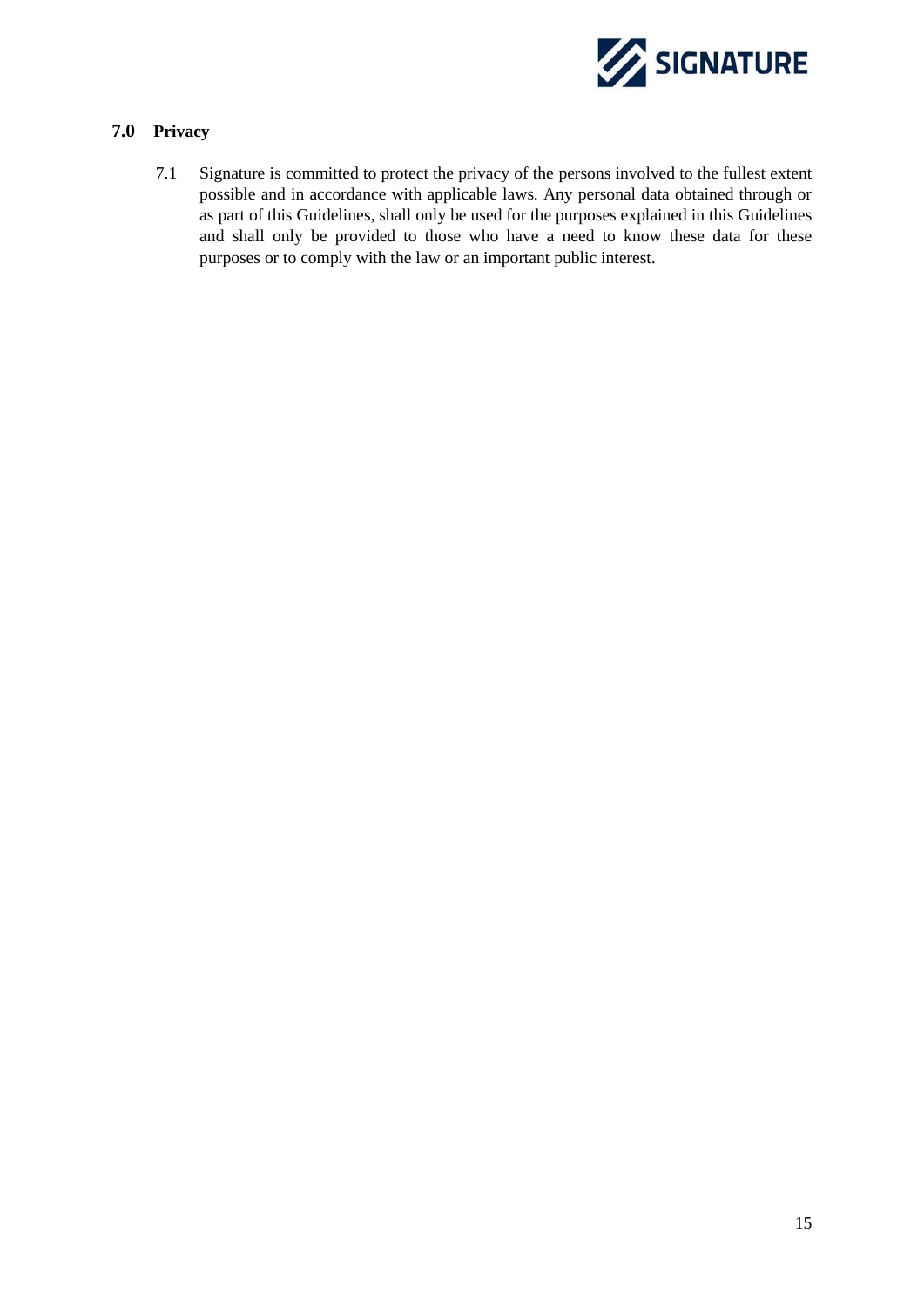

## <span id="page-17-0"></span>**APPENDIX A: EXAMPLE FORMAT OF REPORT TO BE USED BY WHISTLEBLOWER**

| No.           | <b>Questionnaires</b>                                                                                                          |                | <b>Remark</b>                              |
|---------------|--------------------------------------------------------------------------------------------------------------------------------|----------------|--------------------------------------------|
| 1.            | <b>General</b>                                                                                                                 |                |                                            |
| a)            | Do you wish to remain anonymous within<br><b>Signature Group</b>                                                               |                | : $Yes / No$                               |
| 2.            | <b>Personal information</b>                                                                                                    |                |                                            |
|               |                                                                                                                                |                |                                            |
| a)            | Your name                                                                                                                      |                |                                            |
| b)            | Your preferred phone number                                                                                                    |                |                                            |
| c)            | Your preferred e-mail address                                                                                                  |                |                                            |
| $\rm d)$      | Best time and method for communication with<br>you                                                                             |                | Time:<br>Method: Phone / E-mail / Physical |
| 3.            | <b>Report of contravention</b>                                                                                                 |                |                                            |
| a)            | What is the concern you want to report / nature :<br>of the wrong doing                                                        |                |                                            |
| b)            | Do you have a serious suspicion or are you sure                                                                                | $\ddot{\cdot}$ | Serious suspicion / I am sure              |
| c)            | Date of the wrongdoing occur or may occur                                                                                      |                |                                            |
| $\rm d$       | Where did it occur $/$ time and place of its<br>occurrence                                                                     |                |                                            |
| e)            | Who is, in your opinion, the person involved $\ell$ :<br>the identity of the alleged wrongdoer                                 |                |                                            |
| f)            | What is, in your opinion, the potential damage<br>(financially or otherwise) to Signature Group or<br>other interested parties |                |                                            |
| g)            | Do you think it may happen again                                                                                               |                | Yes, when and why / No, why                |
| 4.            | <b>Personal action</b>                                                                                                         |                |                                            |
| a)            | How did you become aware of the situation                                                                                      |                |                                            |
| b)            | Do you know of any other person(s) who are<br>aware of the situation, not being personally<br>involved                         | $\cdot$        | Yes / No                                   |
| $\mathbf{c})$ | Do you have any evidence, which can be handed :<br>over e.g. documentary evidence?                                             |                | Yes / No                                   |
| 5.            | <b>Additional information</b>                                                                                                  |                |                                            |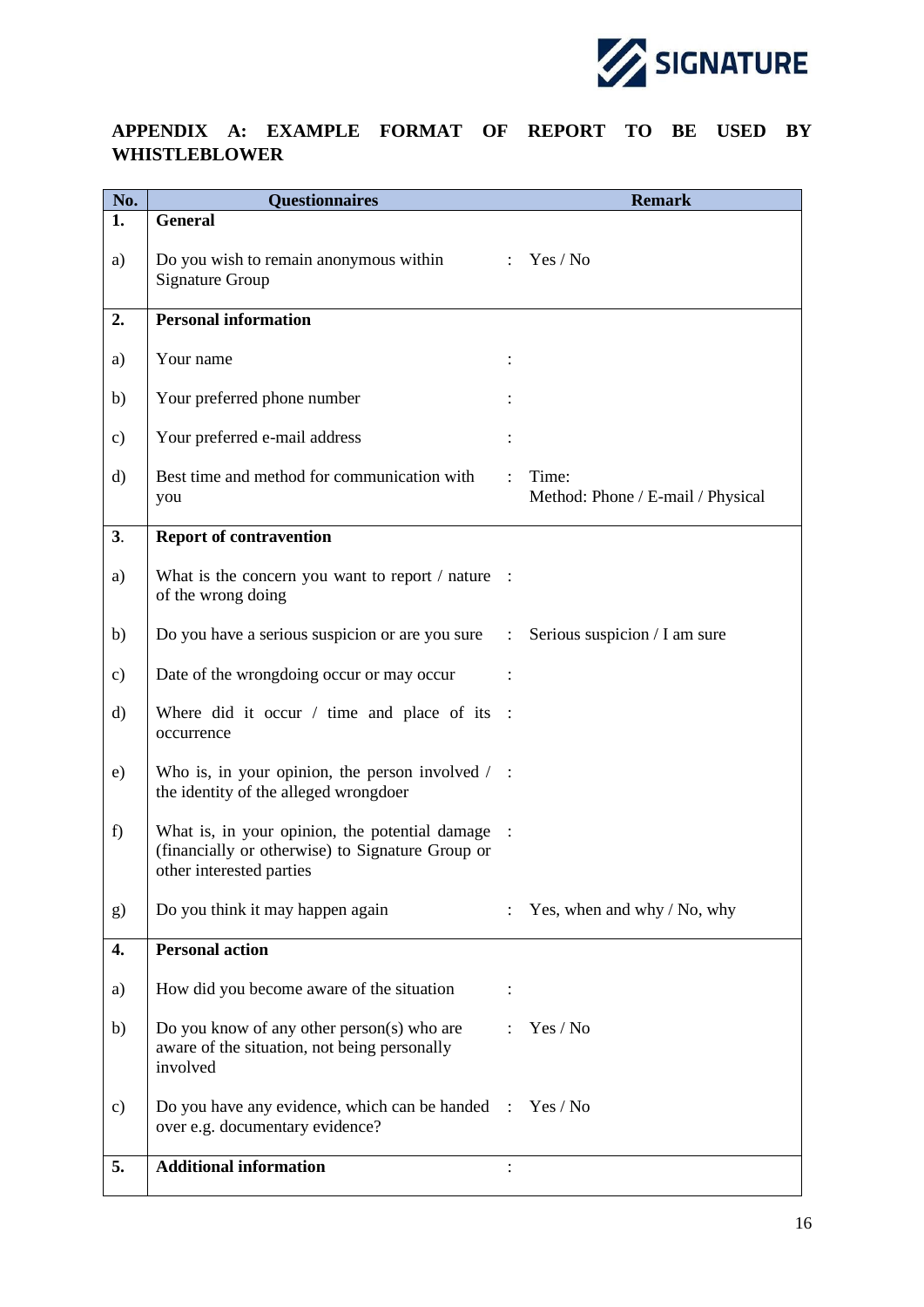



## <span id="page-18-0"></span>**APPENDIX B: WHISTLEBLOWING REPORTING STRUCTURE**

- **Note A :** The whistleblower can also directly write to the Board Chairman / Senior Independent Director when he or she has a reasonable belief that there is serious malpractice relating to any of the wrongful activities or wrongdoings specified in paragraph 2.8.1 and it may not be adequately dealt with by reporting to the Chairman of ARMC.
- Note B : If the whistleblower's disclosure implicates any Director, the Chairman of ARMC shall report directly to the Senior Independent Director.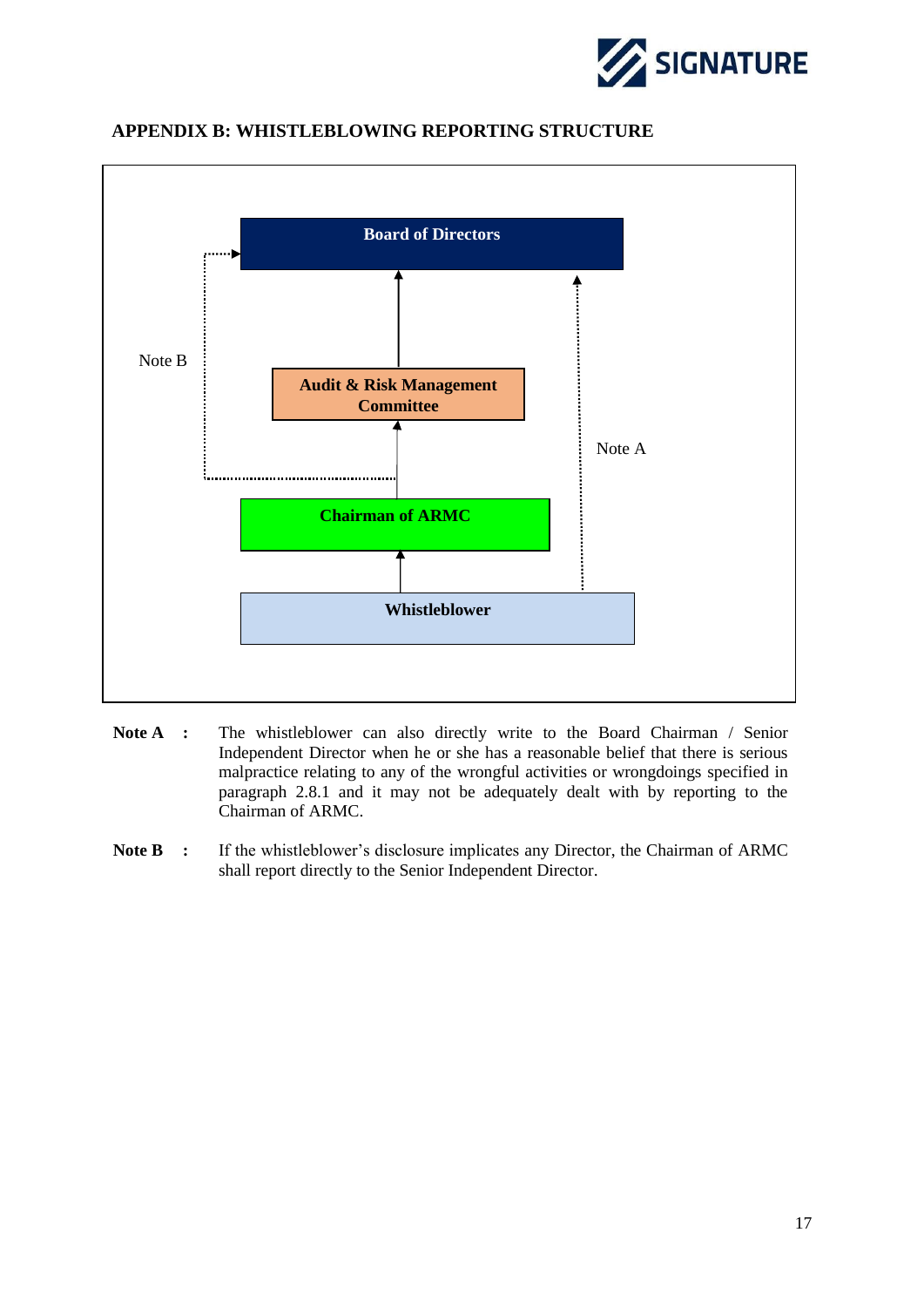![](_page_19_Picture_0.jpeg)

## <span id="page-19-0"></span>**APPENDIX C: REPORTING PROCESS AND PROCEDURES FLOWCHART FOR WHISTLEBLOWING**

![](_page_19_Figure_2.jpeg)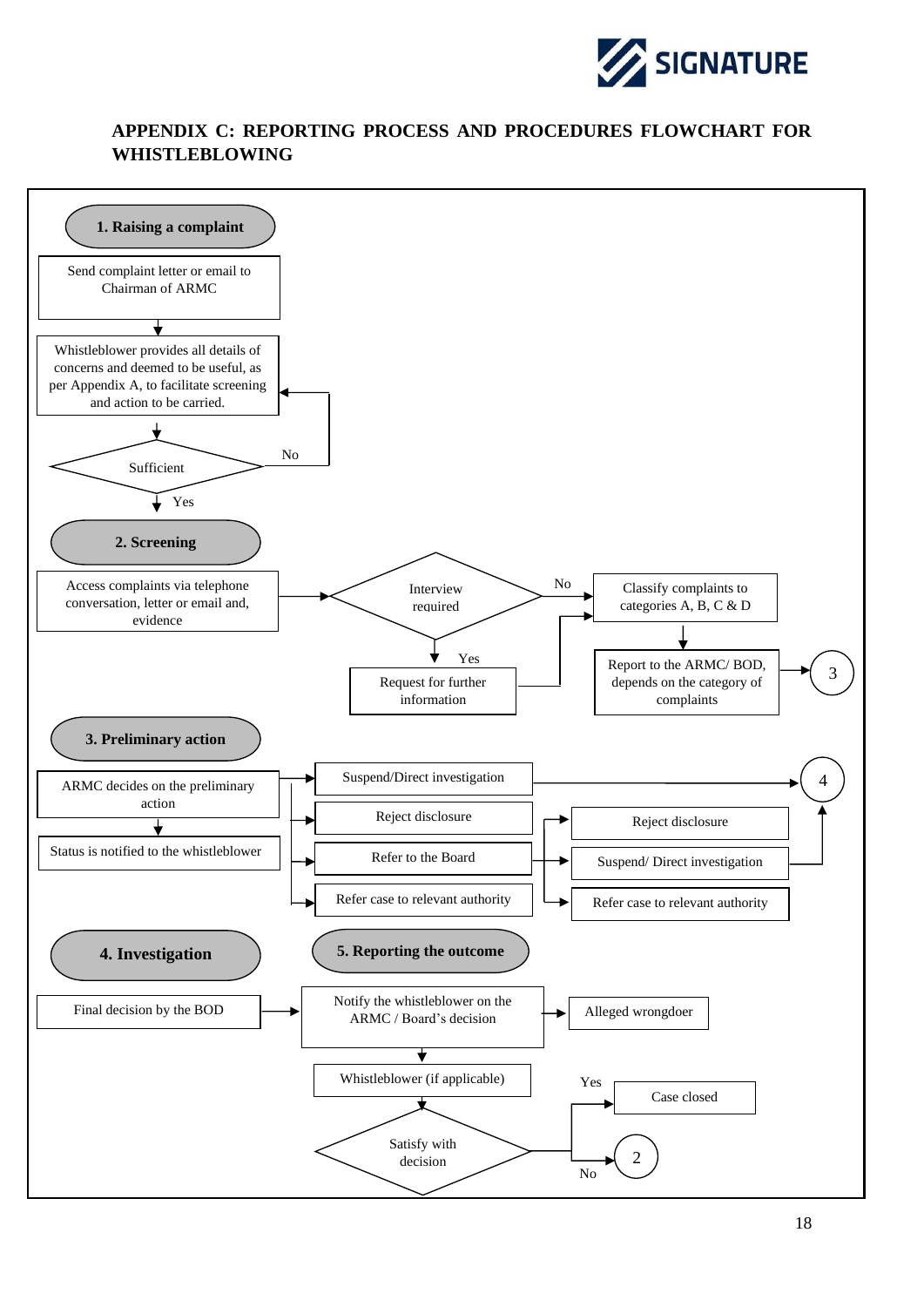![](_page_20_Picture_0.jpeg)

## <span id="page-20-0"></span>**APPENDIX D: ROLE AND RESPONSIBILITIES**

| Role                                  | <b>Responsibilities</b>                                                                                                                                                                                                              |  |  |  |
|---------------------------------------|--------------------------------------------------------------------------------------------------------------------------------------------------------------------------------------------------------------------------------------|--|--|--|
| <b>Board of</b>                       | Issue policy and communicating the requirements of the policy;<br>٠                                                                                                                                                                  |  |  |  |
| <b>Directors</b>                      | Maintain oversight of any major issue arising from the policy and or other<br>٠<br>enquires into the conduct of this guideline; and                                                                                                  |  |  |  |
|                                       | Review preliminary reports and establish whether there are any grounds for<br>٠<br>further action.                                                                                                                                   |  |  |  |
|                                       | Final decision on the investigation matters.<br>$\blacksquare$                                                                                                                                                                       |  |  |  |
|                                       | (The Board may delegate some of the above responsibilities to any Board<br>committees as deemed appropriate).                                                                                                                        |  |  |  |
| <b>Audit &amp; Risk</b>               | Act as a support to the Board;<br>٠                                                                                                                                                                                                  |  |  |  |
| <b>Management</b><br><b>Committee</b> | Review preliminary reports and establish whether there are any grounds for<br>٠<br>further action;                                                                                                                                   |  |  |  |
|                                       | For issues that require immediate attention, make decision on the corrective<br>٠<br>or remedial actions, or (as the case may be) disciplinary actions or to pursue<br>any legal actions, to be taken; when required;                |  |  |  |
|                                       | Provide recommendation of matters to be investigation when required;<br>п                                                                                                                                                            |  |  |  |
|                                       | Be accessible to persons who wish to discuss any matter raised in or in<br>П<br>connection with a report;                                                                                                                            |  |  |  |
|                                       | Review and report to the Board on the results of the investigations and<br>П<br>recommendations for corrective or remedial actions, or (as the case may be)<br>disciplinary actions or to pursue any legal actions, to be taken; and |  |  |  |
|                                       | Timely submission of Board Executive Summary reports on a quarterly basis<br>П<br>to the Board.                                                                                                                                      |  |  |  |
| <b>Chairman of</b><br><b>ARMC</b>     | Promptly receive, record (if the disclosure is made orally), and refer to the<br>$\blacksquare$<br>ARMC, a report and any matter arising there from or in connection<br>therewith;                                                   |  |  |  |
|                                       | Ensure that documents related to reports are retained in a safe, secure and<br>٠<br>proper manner;                                                                                                                                   |  |  |  |
|                                       | Attend, in confidence, to inquiries about this policy and provide informal<br>٠<br>advice to persons who are considering making a disclosure under this policy;<br>and                                                               |  |  |  |
|                                       | Timely submission of whistleblowing report with a summary of cases<br>$\blacksquare$<br>received from whistleblower upon obtaining necessary documents &<br>evidences.                                                               |  |  |  |
|                                       | Timely update to the ARMC/ Board on the status of follow-up action and<br>٠<br>unresolved complaints.                                                                                                                                |  |  |  |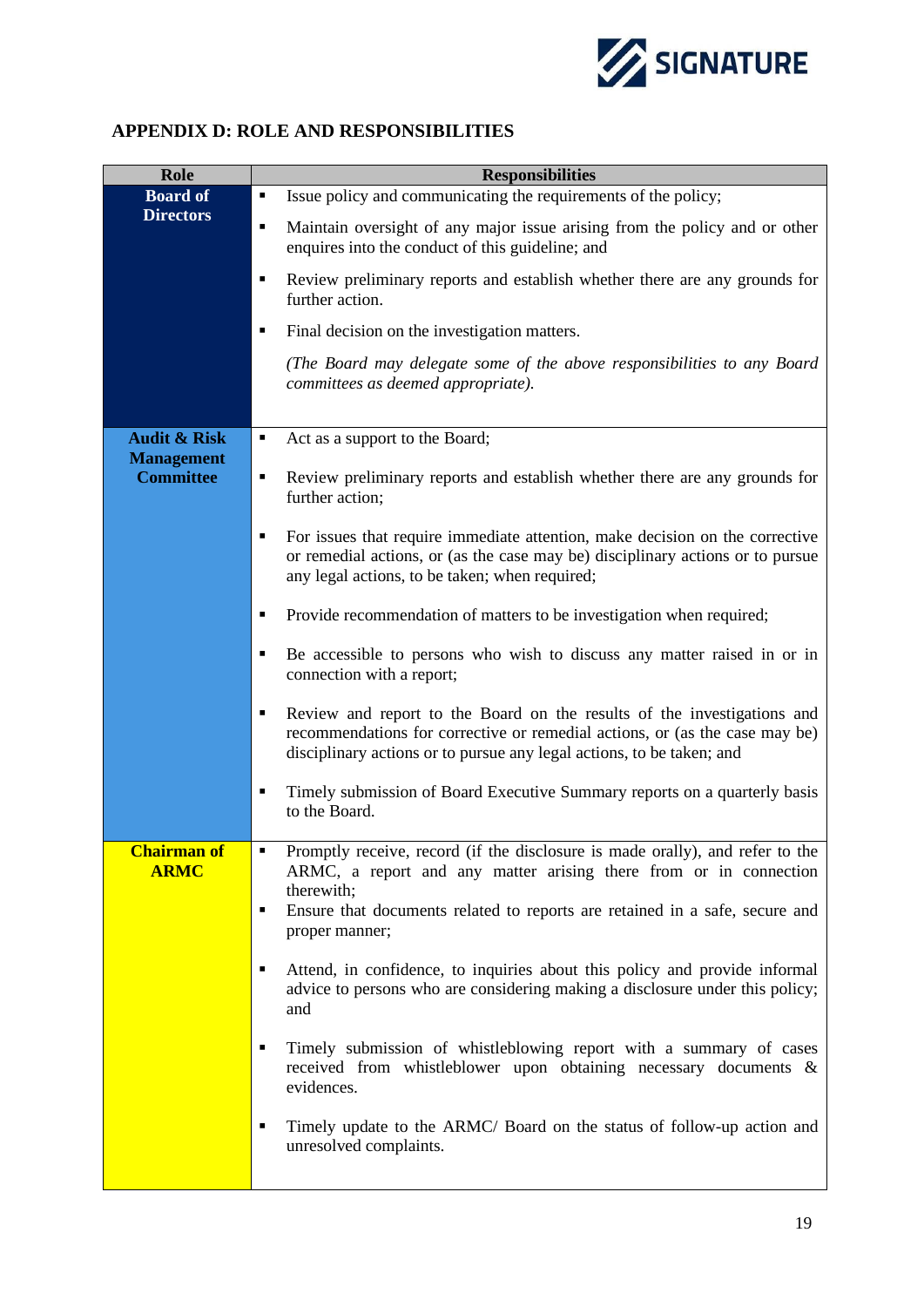![](_page_21_Picture_0.jpeg)

# **APPENDIX D: ROLE AND RESPONSIBILITIES (cont'd)**

| Role              | <b>Responsibilities</b>                                                                                                   |
|-------------------|---------------------------------------------------------------------------------------------------------------------------|
| <b>GCEO</b>       | Administer and monitor the implementation and compliance of the policy<br>$\blacksquare$<br>and guidelines; and           |
|                   | Ensure that the corrective or remedial actions recommended by the ARMC/<br>п<br>Board are promptly executed.              |
| <b>Management</b> | Maintain awareness on the latest development and trends of whistleblowing<br>$\blacksquare$<br>policy and guidelines; and |
|                   | Provide continuous education process.<br>п                                                                                |
| Whistleblower     | The make a report orally or in writing and submit it to the Chairman of<br>п<br>ARMC, if necessary;                       |
|                   | To assist in the information/evidence gathering stage;<br>■                                                               |
|                   | To assist in the investigation/domestic inquiry stage if required; and<br>■                                               |
|                   | To appear as a witness if required.                                                                                       |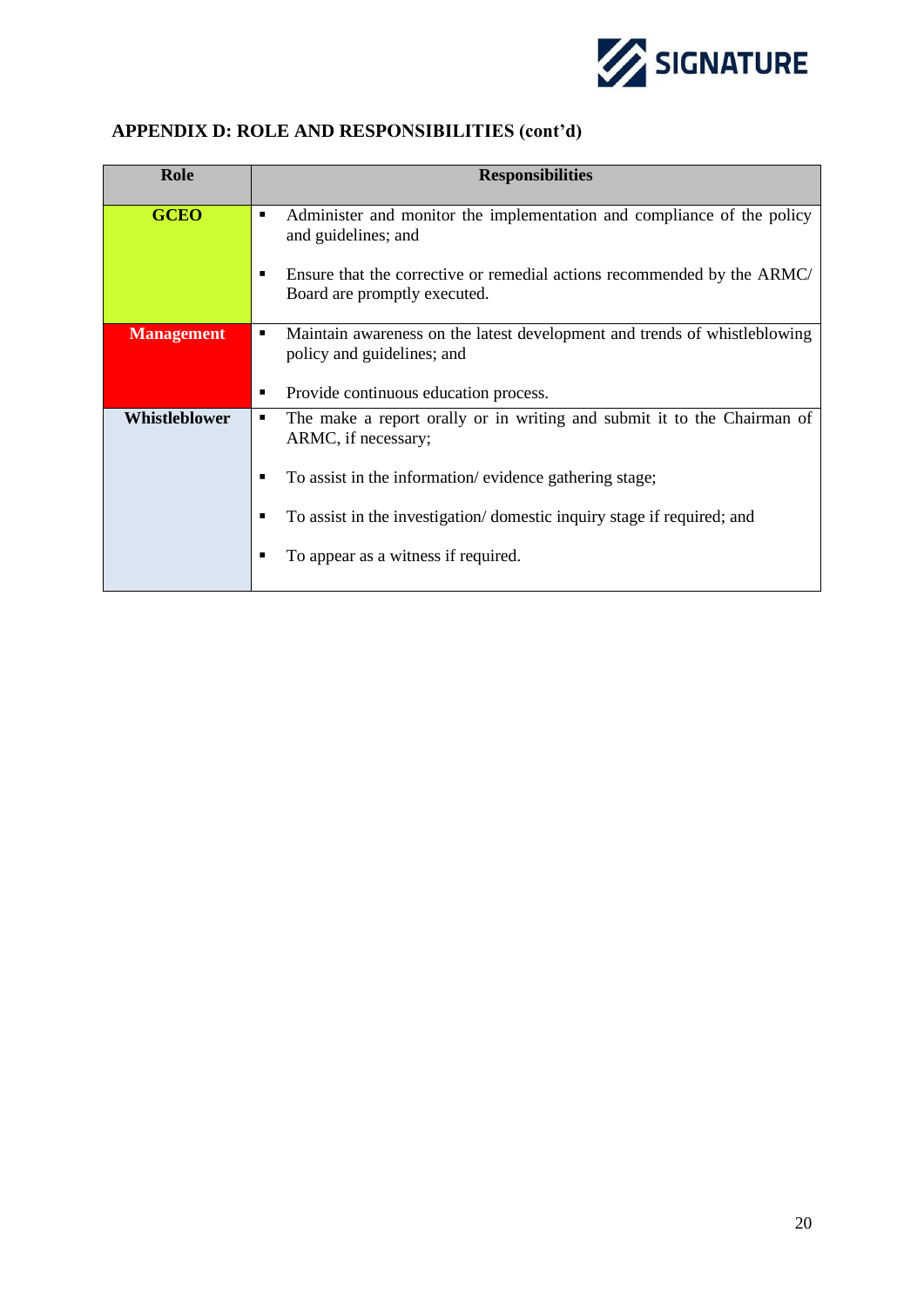![](_page_22_Picture_0.jpeg)

## <span id="page-22-0"></span>**APPENDIX E: COMPLAINTS CATEGORIES DESCRIPTION**

| Category    | <b>Complaints</b><br>rating   | <b>Description</b>                                                                                                                                                                                                                                                                                                                                                                                                                                                                                                                                                                                                                                                                               |  |  |
|-------------|-------------------------------|--------------------------------------------------------------------------------------------------------------------------------------------------------------------------------------------------------------------------------------------------------------------------------------------------------------------------------------------------------------------------------------------------------------------------------------------------------------------------------------------------------------------------------------------------------------------------------------------------------------------------------------------------------------------------------------------------|--|--|
| A           | <b>Extreme</b>                | The complaints if not addressed immediately, could result in (but<br>٠<br>not limited to):<br>material financial losses to the Group;<br>negative public image that could disrupt the business<br>operations for a long period of time or result in long term/<br>permanent damage to the business reputation;<br>adverse local and/or international media coverage;<br>closure of business operations;<br>adverse impact to the share price; and<br>issues could result in serious reprimand and/or material<br>penalty from authority.<br>Sustained significant adverse impact that would require hard work<br>٠<br>from Management to manage the issue.<br>Complaints against Directors.<br>٠ |  |  |
| B           | High                          | The complaints if not addressed within the reasonable period of<br>٠<br>time, could result in (but not limited to):<br>material financial losses to individual Company within the<br>Group;<br>negative public image that could disrupt the business<br>operations for a certain period of time or result in temporary<br>damage to the business's reputation;<br>negative local media coverage;<br>temporary closure of business operations; and<br>issues could result in issuances of warning letters from the<br>authority.<br>Sustained negative impact that would require some work /<br>٠<br>planning from Management to manage the issue.<br>The issue is ongoing.<br>п                  |  |  |
| $\mathbf C$ | <b>Medium</b>                 | The complaints if not addressed within the reasonable period of<br>п<br>time, could result in (but not limited to):<br>minimal financial losses;<br>unfavourable information that could disrupt the business<br>routine;<br>intra-industry knowledge; and<br>issues could result in issuances of verbal warning from the<br>authority.<br>Impact can be absorbed / managed with minimum management<br>effort.<br>Issues can be resolved without the need to have an investigation.<br>п                                                                                                                                                                                                          |  |  |
| D           | <b>Personal</b><br>grievances | Personal grievances concerning an individual's terms and<br>٠<br>conditions of employment, or other aspects of the working<br>relationship, complaints of bullying, or disciplinary matters.                                                                                                                                                                                                                                                                                                                                                                                                                                                                                                     |  |  |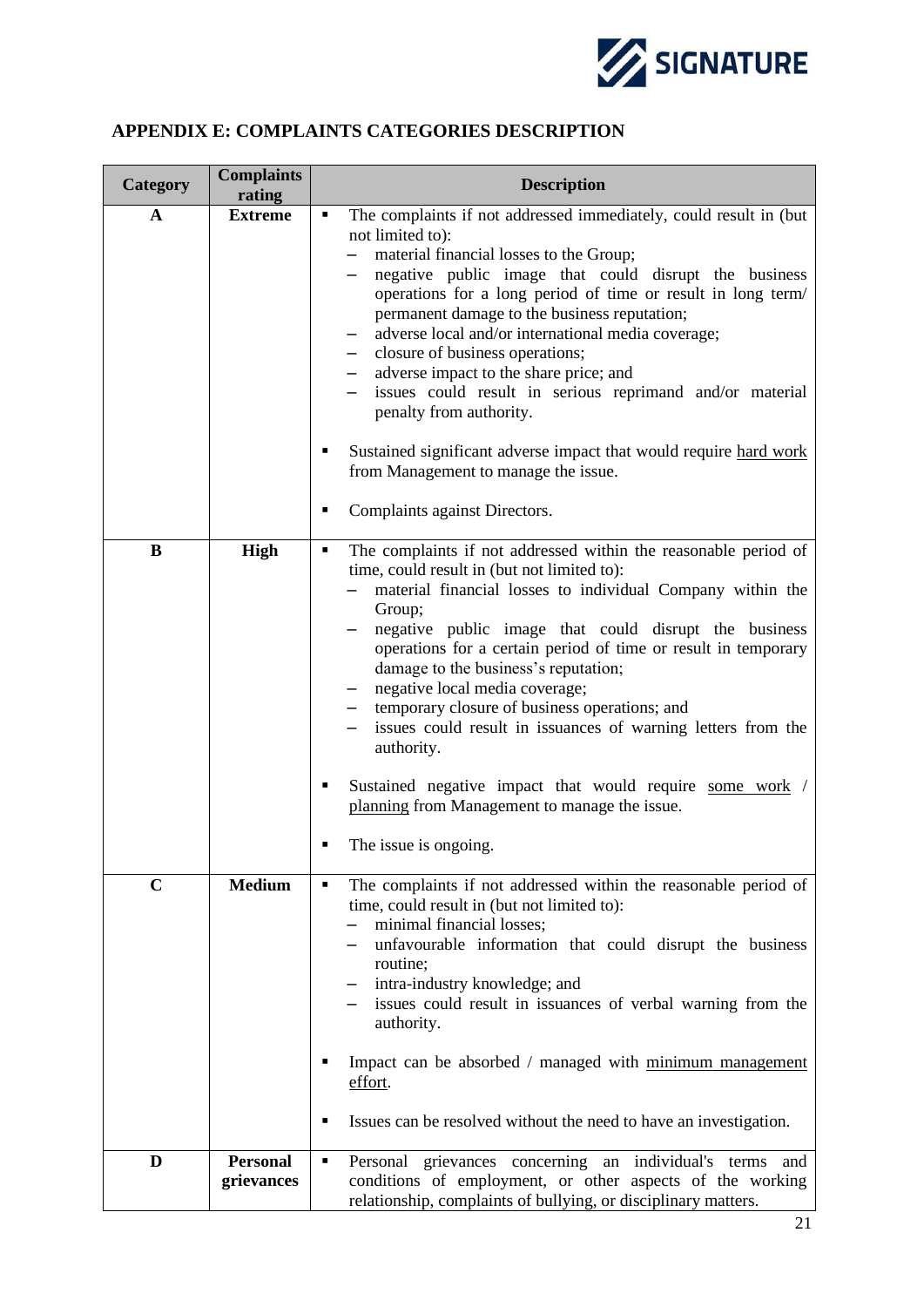![](_page_23_Picture_0.jpeg)

| <b>Category</b> | <b>Complaints</b><br>rating | <b>Description</b>                                                                                                                                                              |  |  |
|-----------------|-----------------------------|---------------------------------------------------------------------------------------------------------------------------------------------------------------------------------|--|--|
|                 |                             | The complainant shall be advised to direct the abovementioned<br>issues to the following designated personnel:<br>- Head of Human Resource<br>- Director-Finance<br><b>GCEO</b> |  |  |

The above list is not conclusive and may require the Chairman of ARMC together with the ARMC / Board to exercise judgement to decide on the seriousness of the complaints.